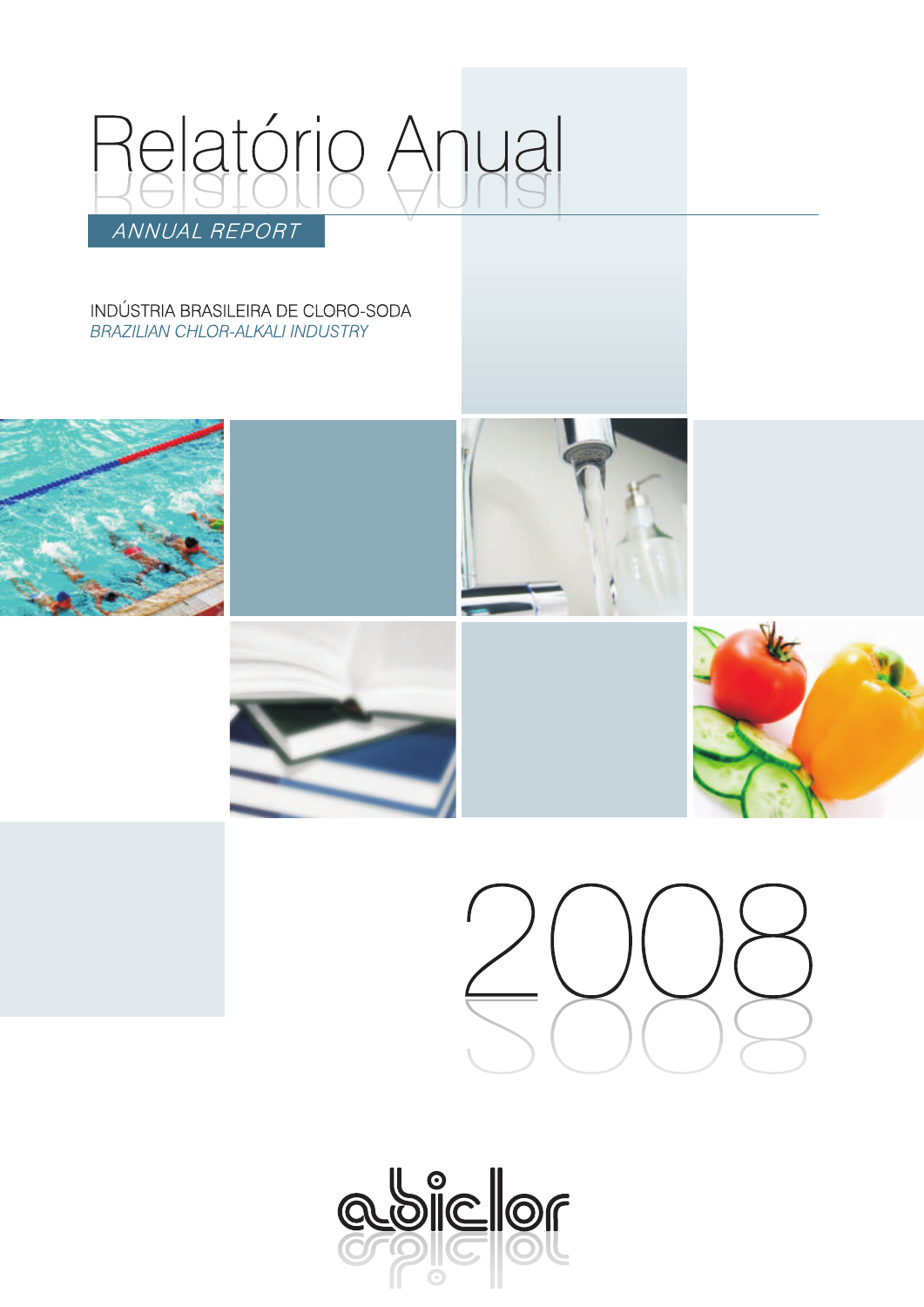# ÍNDICE

| <b>Fditorial</b> |    |
|------------------|----|
|                  |    |
| Cloro.           |    |
|                  | 13 |
|                  | 14 |
|                  | 15 |
|                  | 16 |
|                  |    |
|                  | 18 |
|                  | 19 |
|                  |    |
|                  |    |

### *CONTENTS*

| 15 |
|----|
| 16 |
|    |
|    |
|    |
|    |
|    |

Os dados deste Anuário foram compilados pelo Departamento de Economia e Estatística, sob a supervisão da Comissão de Economia e Estatística da Associação Brasileira da Indústria de Álcalis, Cloro e Derivados. É permitida a reprodução total ou parcial dos dados desta publicação, desde que citada à fonte.

*The data in this Yearbook were compiled by the Economics and Statistics Department under the supervision of the Economics and Statistics Committee of the Brazilian Association for the Chlor–Alkali and Derivatives Industry. Total or partial reproduction of the data contained in this publication is authorized, provided the source is mentioned.*

| Siglas<br><b>Abbreviations</b>                                       |              |
|----------------------------------------------------------------------|--------------|
| Secretaria de Comércio Exterior<br><b>Foreign Trade Secretary</b>    | <b>SECEX</b> |
| Departamento de Comércio Exterior<br><b>Foreign Trade Department</b> | <b>DECEX</b> |
| Toneladas<br>Metric tons                                             |              |

| Sinais Convencionais<br><b>Conventional Signs</b> |   |
|---------------------------------------------------|---|
| Dado não existente<br>Lacking data                |   |
| Negativo / Negative                               | ( |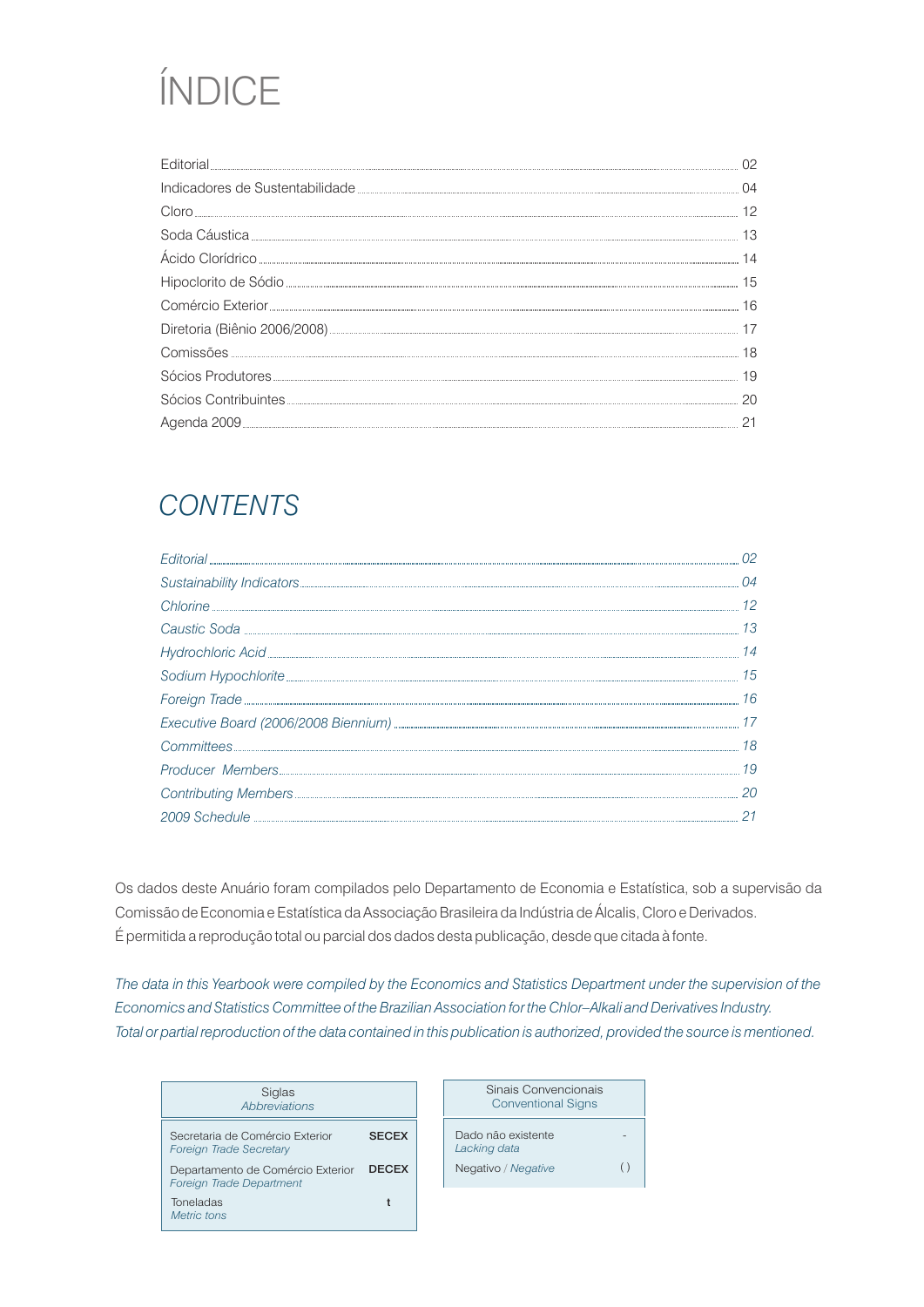# APRESENTAÇÃO



A Associação Brasileira da Indústria de Álcalis, Cloro e Derivados – Abiclor tem a satisfação de colocar à disposição da sociedade o Relatório Anual do setor cloro-soda, com dados do biênio 2007/2008.

Neste relatório estão disponíveis os principais indicadores que retratam a indústria de cloro-soda no Brasil. Sua divulgação, além de atender a demanda por informações de entidades de pesquisa – privadas e governamentais, mercado e estudiosos do setor, reafirma o compromisso da Abiclor com a transparência e a sustentabilidade.

Agradecemos a valiosa colaboração das empresas associadas, sem a qual não seria possível a realização deste trabalho.

Fernando André Butze Presidente

### *INTRODUCTION*

*The Brazilian Association for the Chlor-Alkali and Derivatives Industry - Abiclor*  has the pleasure of presenting this Annual Report of the Brazilian Chlor-Alkali *Industry to society, with data from the 2007/2008 biennium.*

*The report provides the main indicators that portray the chlor-alkali industry in Brazil. In addition to meeting the demand for information from the sector's private and public research institutions, market and scholars, this publication reaffirms Abiclor's commitment towards transparency and sustainability.*

*We thank the valuable contributions made by our member companies, without which this publication would not have been possible.*

*Fernando André Butze Chairman*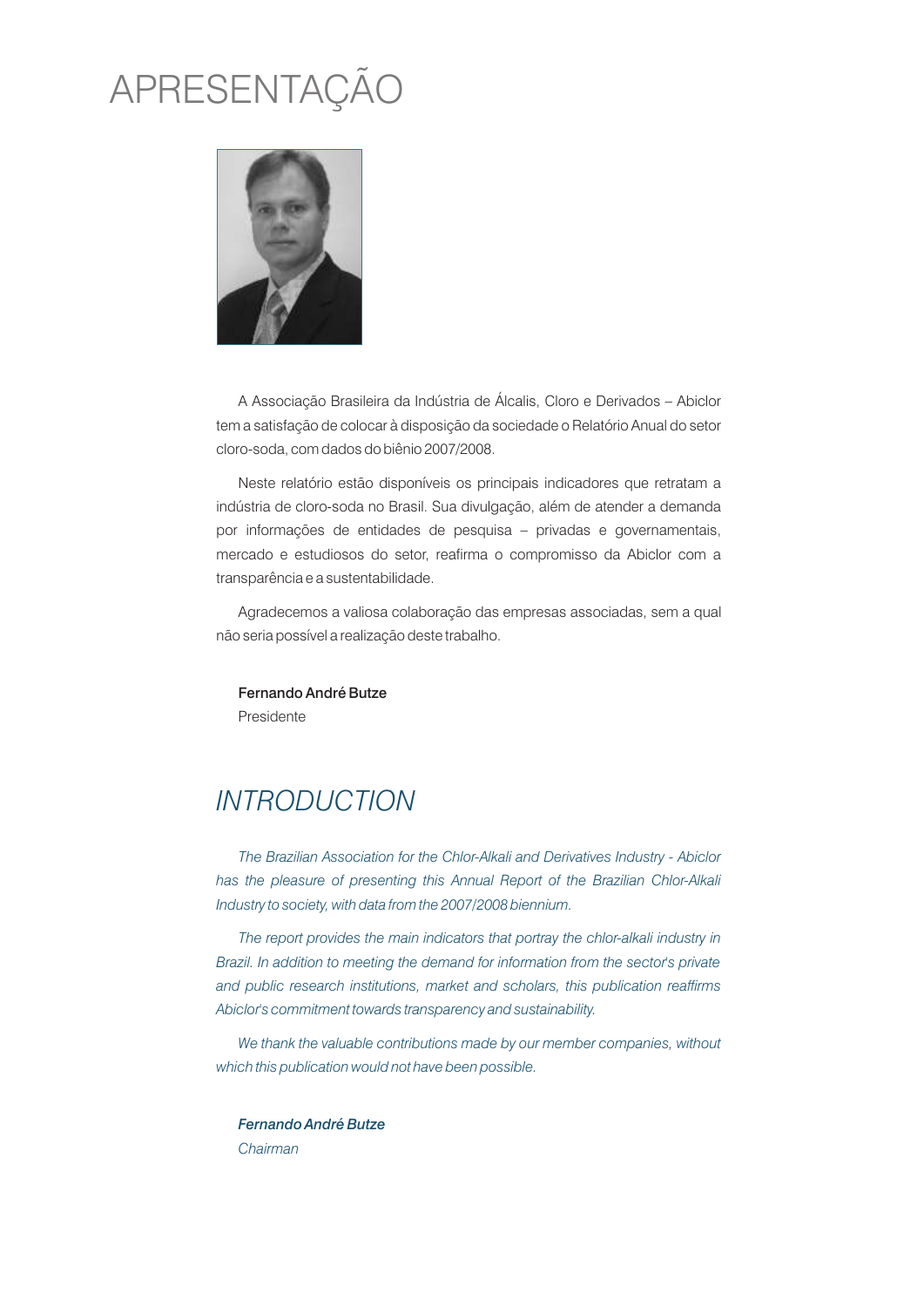# EDITORIAL

Para a indústria de cloro, o ano de 2008 foi marcado pela estabilidade. A produção cresceu 0,5% em relação ao ano anterior e alcançou a marca de 1,24 milhão de toneladas. Ao longo de 2008, a taxa média de utilização da capacidade instalada foi de 86,4%, 2,7% menor em relação ao ano de 2007. Embora tenha aumentado a capacidade instalada de cloro em 100 mil toneladas, passando de 1.384.525 para 1.484.525 toneladas/ano, a indústria ficou impedida de utilizar plenamente o incremento de capacidade, devido às instabilidades econômicas do quarto trimestre e, principalmente, às paradas técnicas de seus fornecedores, que forçaram a redução de atividade em algumas fábricas de cloro-soda.

Os produtos que mais se destacaram em vendas foram ácido clorídrico (+13%) e DCE dicloroetano (+6%).

Em relação à soda cáustica, a produção em 2008 foi 0,6% maior do que em 2007. As vendas totais do produto aumentaram 1,3% e o consumo aparente (produção local mais importações, descontado o volume exportado) apresentou alta de 5,5%. As importações de soda atingiram 912 mil toneladas no período, com crescimento de 13,8%.

## *EDITORIAL*

*For the chlorine industry, 2008 was a year marked by stability. Production grew by 0.5% compared to the previous year reaching 1.24 million metric tons. During 2008, the average rate of installed capacity utilization was 86.4%, 2.7% less than in 2007. Although the installed capacity of chlorine increased by 100 thousand metric tons, going from 1,384,525 to 1,484,525 tons/year, the industry was unable to fully use this increased capacity, due to the fourth quarter's economic instabilities and especially because of the technical shut-downs among its suppliers, forcing a reduction in the activity of some of the chlor-alkali plants.*

*The products that stood out most in terms of sales were hydrochloric acid (+13%) and EDC (+6%).* 

*As regards caustic soda, production in 2008 was 0.6% greater than in 2007. Total sales of the product increased 1.3% and the apparent consumption (local production plus imports, discounting the exported volume) rose 5.5%. Soda imports reached 912 thousand metric tons in the period, corresponding to a growth of 13.8%.*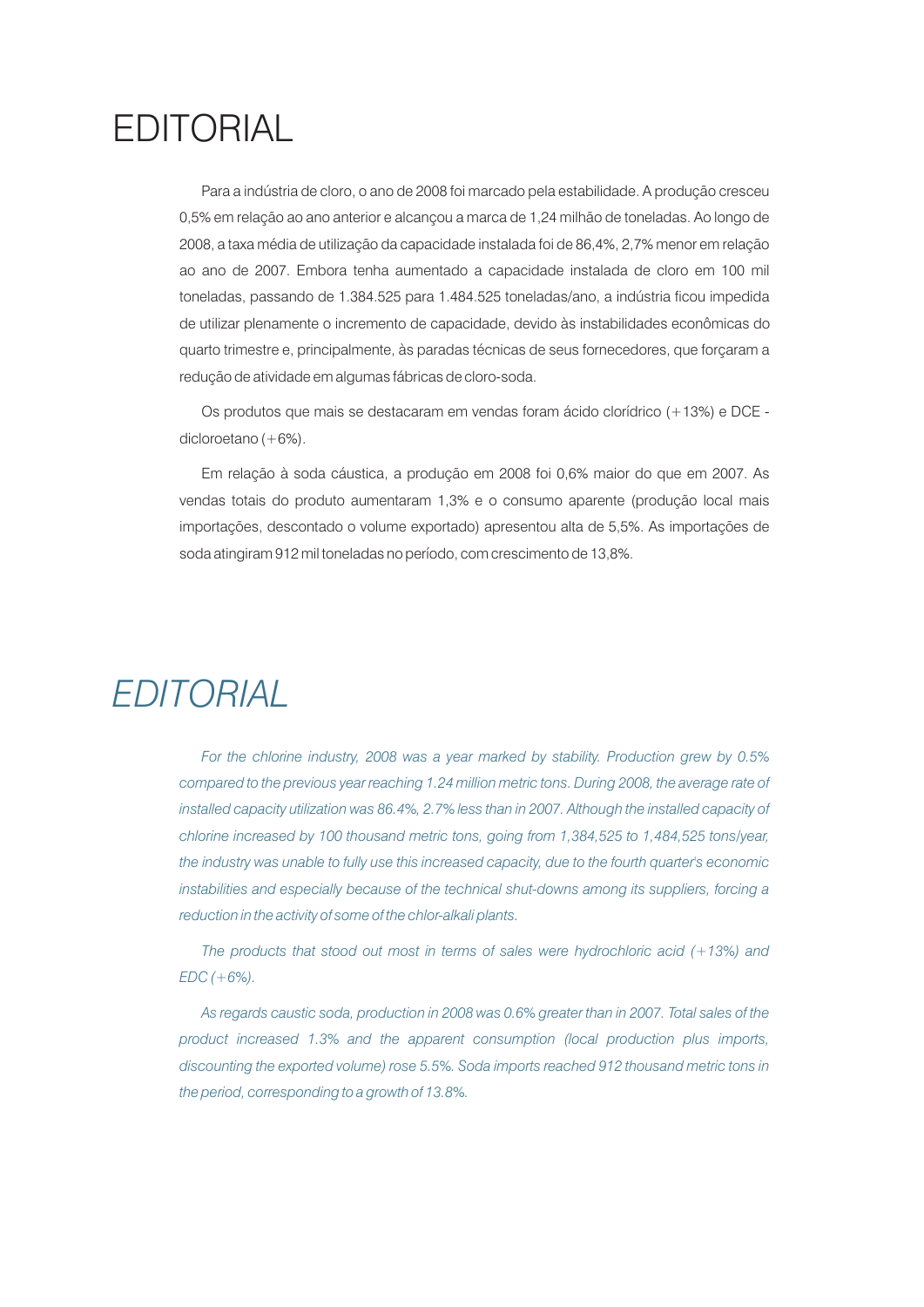### Perspectivas para 2009

O ano de 2008 foi marcado pela crise econômica deflagrada em meados de setembro nos EUA e que alcançou uma dimensão global, afetando empresas e instituições financeiras em todo o mundo. O setor de cloro-soda não ficou imune a estes acontecimentos e também sofreu os impactos sobre seus principais indicadores no último trimestre de 2008.

Apesar da crise, a expectativa do setor é aumentar o patamar de produção de cloro conquistado em 2008 (1,2 milhão de toneladas), baseados nos investimentos realizados de aumento de capacidade instalada dos produtores e também nos investimentos governamentais em saneamento, habitação, construção civil e infra-estrutura como um todo. Uma melhoria deste cenário, portanto, depende da efetiva e ágil implantação dos investimentos governamentais anunciados, com destaque para o Plano Nacional de Habitação.

### *Perspectives for 2009*

*2008 was marked by the outbreak of the economic crisis in mid September in the U.S,*  which reached global dimensions affecting companies and financial institutions in the entire *world. The chlor-alkali industry was not spared from such events and also felt the impacts on its main indicators in the last quarter of 2008.* 

*Despite the crisis, the sector's expectation is to boost the level of production achieved in 2008 (1.2 million metric tons), based on the investments made to increase the producers' installed capacity as well as the government investments in sanitation, housing, civil construction and infrastructure in general. An improvement in this scenario therefore depends on the effective and agile implementation of the investments announced by the government, highlighted by the National Housing Plan.*

### Novidades desta edição / *Novelties in this edition*

Estamos incluindo neste Relatório, indicadores de sustentabilidade do setor cloro-soda. *We are including in this report the sustainability indicators of the chlor-alkali sector.*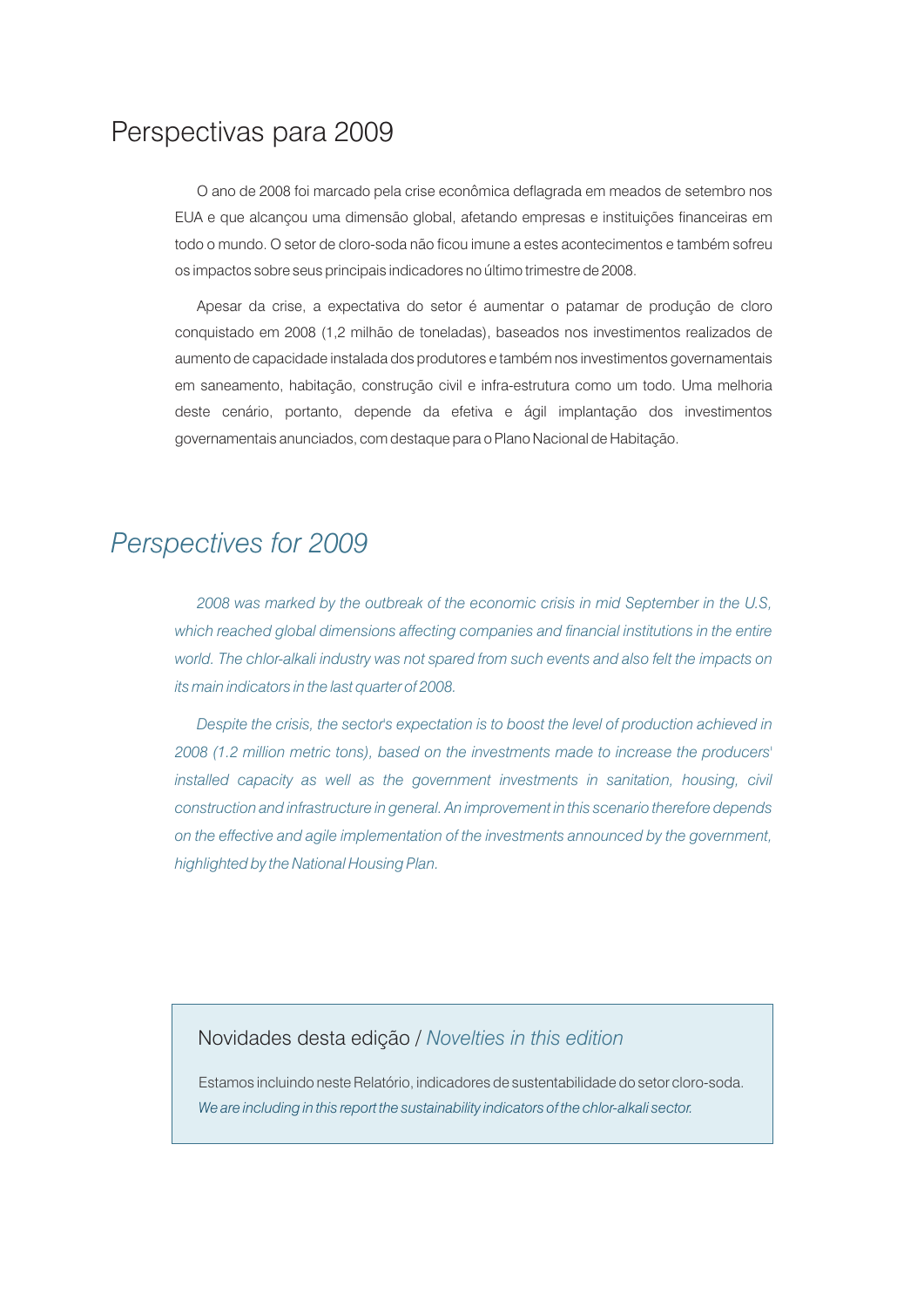Os indicadores têm por objetivo acompanhar o desempenho do setor cloro-soda no longo prazo. A busca da melhoria contínua reflete o compromisso da indústria em enfrentar os principais desafios quanto à sua sustentabilidade. Esforços consideráveis têm sido despendidos no sentido de manter todo o setor envolvido e participando ativamente na busca da melhoria contínua de seu desempenho. Trabalhamos com foco na sustentabilidade do negócio, atendendo aos princípios ambientalmente corretos, economicamente viáveis, socialmente justos e culturalmente aceitos.

*The objective of these indicators is to provide a means to follow-up on the chlor-alkali sector's long-term performance. The search for continuous improvement reflects the industry's commitment to face the main challenges as regards its sustainability. Considerable efforts have been made to keep the entire sector involved and participating actively towards the continuous improvement of its performance. Our work is focused on the sustainability of the business, aimed at meeting the requirements of environmentally sound, economically feasible, socially fair and culturally accepted principles.*

### 1) Empresas do setor e capacidade instalada de cloro - base: dezembro de 2008

Cloro e soda cáustica são produzidos por eletrólise utilizando três principais tecnologias: mercúrio, diafragma e membrana.

Abaixo, as empresas do setor e a capacidade instalada de cloro em dezembro de 2008:

### *1) Companies in the sector and installed capacity of chlorine - base: December 2008*

*Chlorine and caustic soda are produced by electrolysis using three main technologies: mercury, diaphragm and membrane.*

*The sector's companies and their installed capacity of chlorine in December 2008 are shown below:*

| <b>Empresa</b><br>Company | Fábrica<br><b>Site</b> | <b>Processo</b><br><b>Process</b> | Capacidade (t)<br><b>Capacity (tons)</b> |
|---------------------------|------------------------|-----------------------------------|------------------------------------------|
| Aracruz                   | <b>RS</b>              | M                                 | 21.000                                   |
| <b>Braskem</b>            | AL                     | $\Box$                            | 409,400                                  |
| <b>Braskem</b>            | <b>BA</b>              | Hg                                | 64.970                                   |
| Canexus                   | ES                     | M                                 | 47.755                                   |
| Carbocloro                | <b>SP</b>              | D, Hg, M                          | 355,000                                  |
| Dow Brasil                | <b>BA</b>              | D                                 | 415,000                                  |
| Igarassu                  | <b>PE</b>              | Hg                                | 27,900                                   |
| Pan Americana             | <b>RJ</b>              | Hg, M                             | 27,800                                   |
| Solvay Indupa (*)         | <b>SP</b>              | Hg                                | 115,700                                  |
| Total / Total             |                        |                                   | 1.484.525                                |

(\*) Em 2009, com a ampliação de capacidade, a Solvay Indupa fará a migração para a tecnologia membrana. *(\*) In 2009, along with an expansion in capacity, Solvay Indupa will migrate to membrane technology*

Nota/ note: Hg - mercúrio / mercury

 *membrane* M - membrana /

 *diaphragm.* D – diafragma /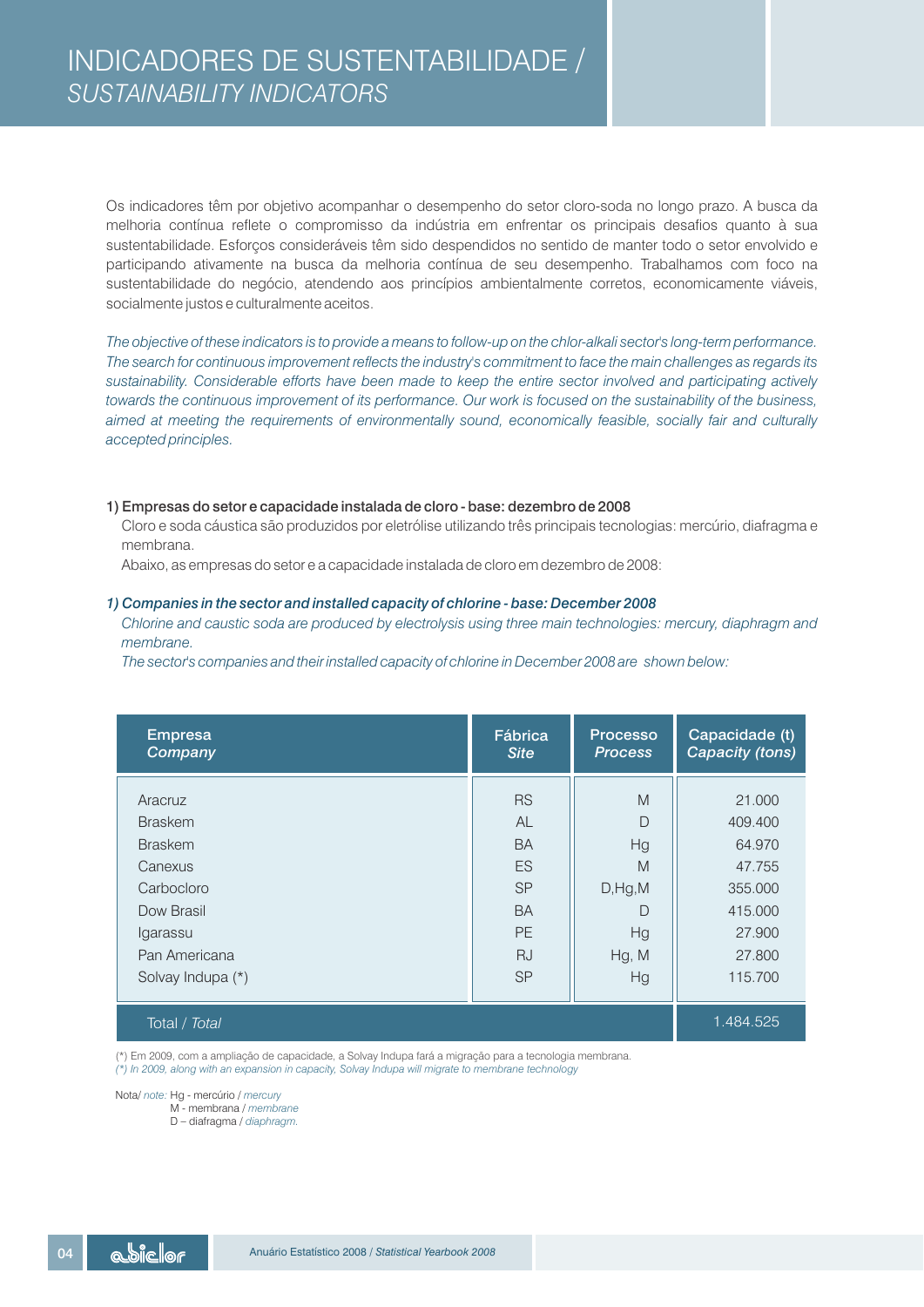

### 2) Nível de utilização da Capacidade

Em 2008, o aumento de capacidade instalada foi equivalente a 100 mil toneladas de cloro e 112 mil toneladas de soda cáustica no parque industrial doméstico, resultado de um investimento feito pela empresa Carbocloro S/A Indústrias Químicas. No entanto, em decorrência dos impactos econômicos do quarto trimestre de 2008, o setor encerrou o ano com o nível médio de utilização de 86,4%, 2,7% menor do que em 2007.

### *2) Capacity Utilization Level*

*In 2008, the increase in installed capacity was equivalent to 100 thousand metric tons of chlorine and 112 thousand metric tons of caustic soda at domestic industrial facilities, resulting from the investment made by Carbocloro S/A Indústrias Químicas. However, due to the economic impacts in the fourth quarter of 2008, the sector closed the year with a utilization level of 86.4%, which is 2.7% lower than in 2007.*

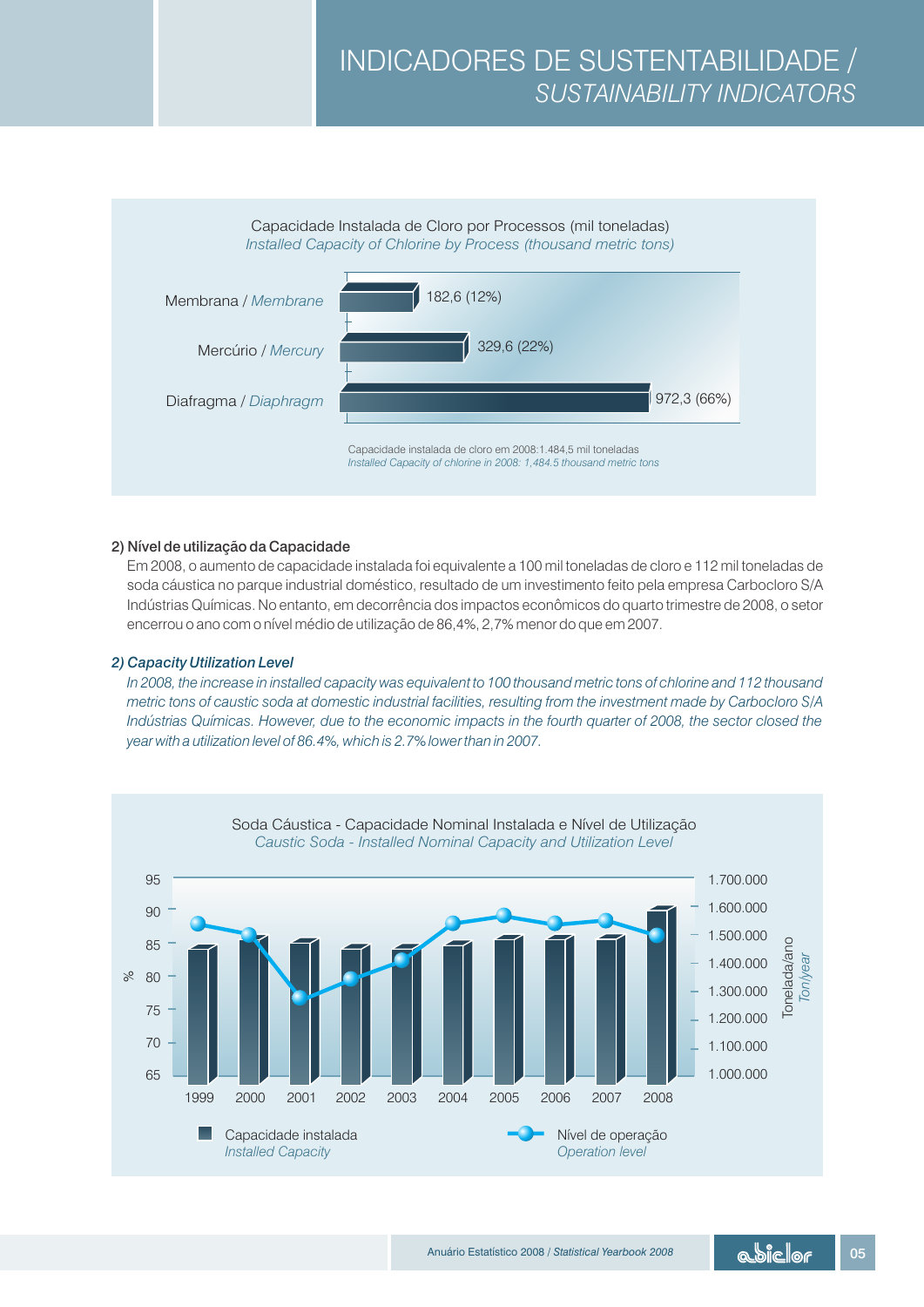### 3) Cloro e Soda – principais aplicações *3) Chlorine and Soda – main applications*

Cloro - segmentação do consumo da produção nacional 2008 *Chlorine – 2008 Market segmentation of domestic production*



Soda cáustica – segmentação do consumo da produção nacional 2008 *Caustic soda – 2008 Market segmentation of domestic production* 

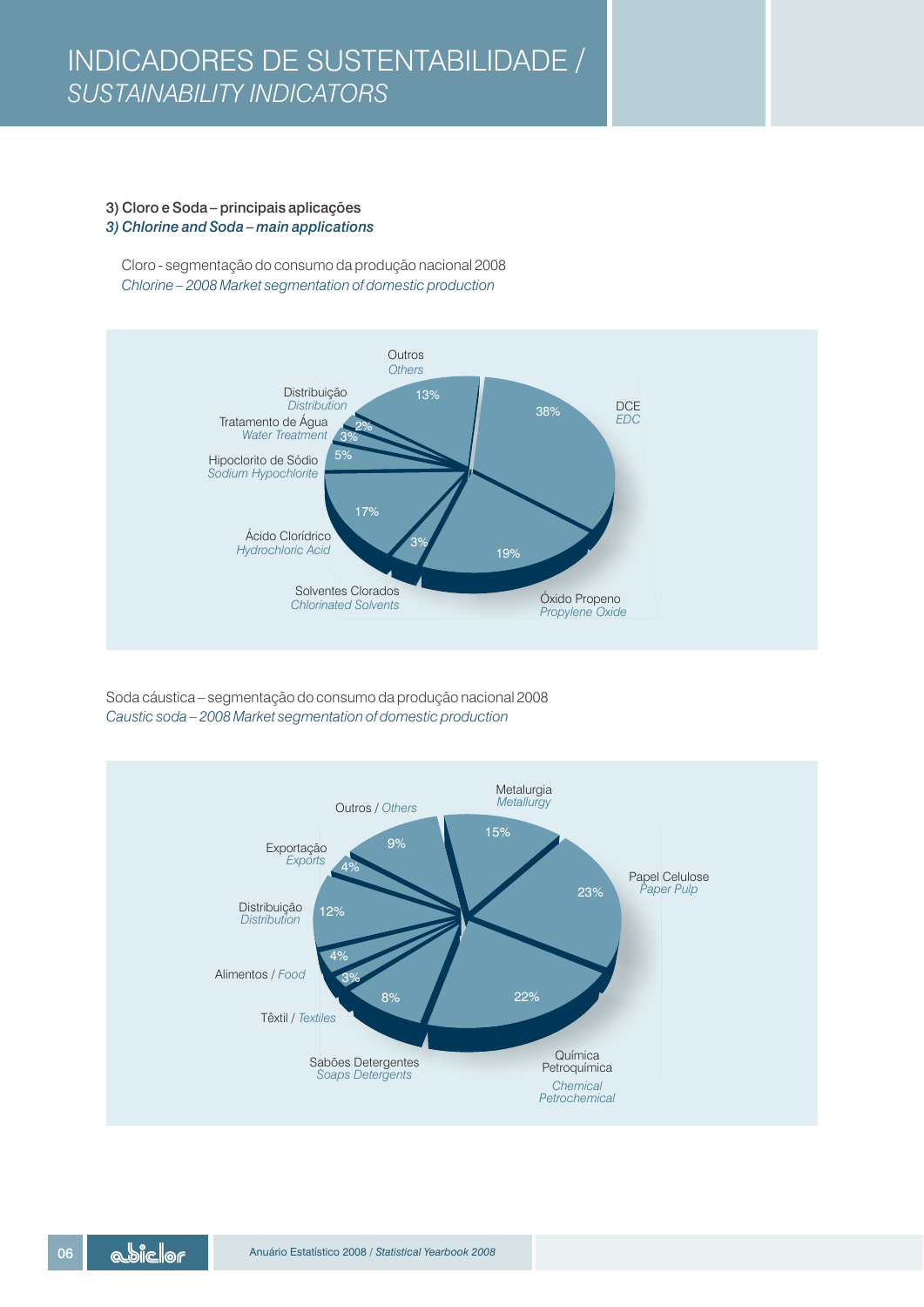### 4) Faturamento/impostos

A importância do segmento industrial de cloro-soda no país e no mercado internacional fica evidente quando se analisa o cenário mais abrangente da indústria, ou seja, como supridora de insumos para outras indústrias ou como produtos finais para o mercado. A indústria de cloro-soda na relação com outros setores da economia funciona como alavanca do desenvolvimento sustentado do país, impactando o emprego, a produção, os investimentos e a balança comercial.

Os gráficos abaixo, mostram a evolução do faturamento líquido e dos impostos gerados pelo setor nos últimos anos:

### *4) Total sales/taxes*

*The importance of the chlor-alkali industrial segment in Brazil and in the international market is evident when one analyzes the industry's scenario in broader terms, i.e., as a supplier of inputs for other industries or final products for the market. As regards the other sectors of the economy, the chlor-alkali industry works as a lever for the country's sustained development, impacting employment, production, investments and the trade balance. The charts below show the evolution of the net sales and taxes generated by the sector in the past years:*



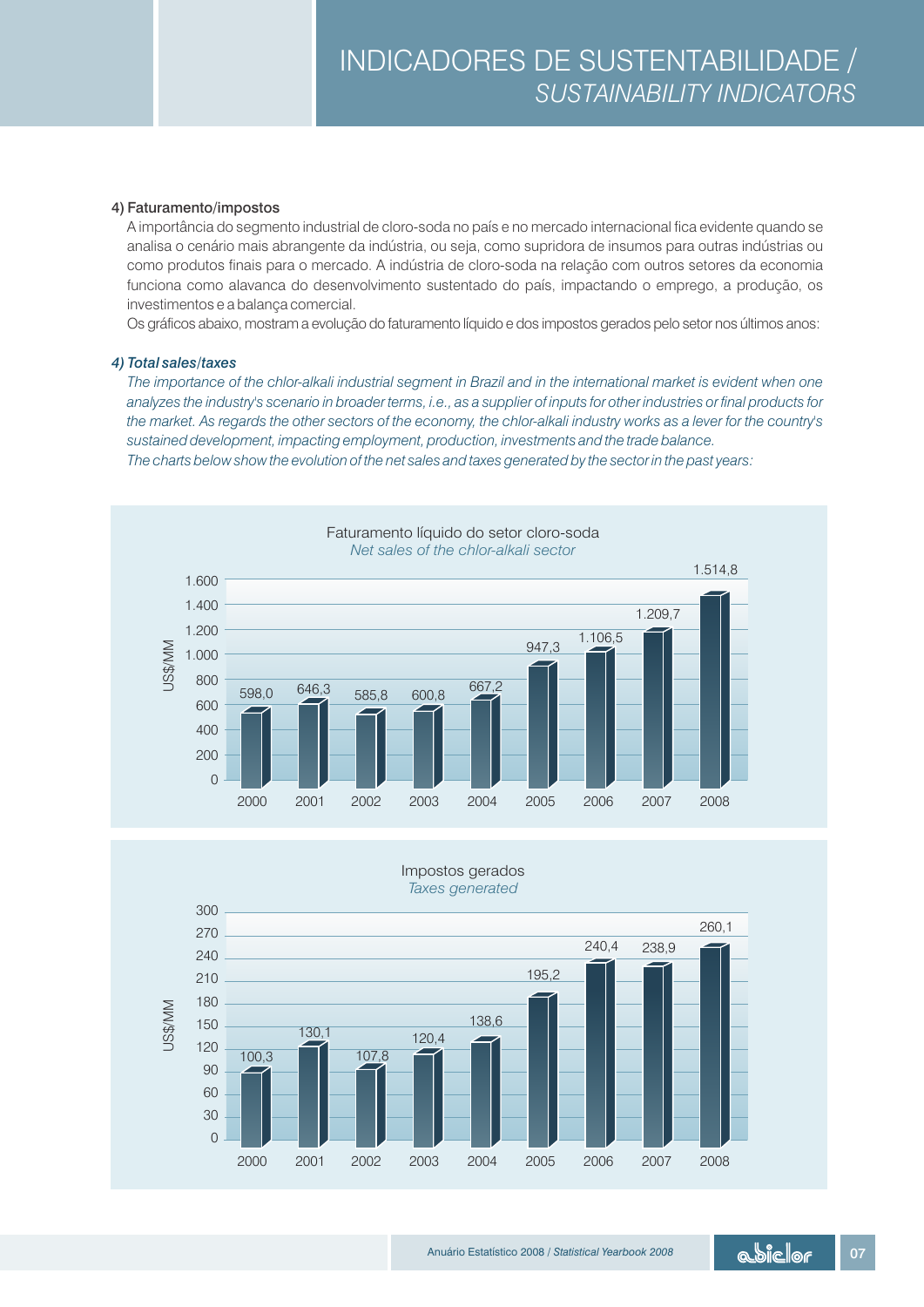### 5) Insumos: energia, sal e salgema

Os principais insumos para a produção de cloro-soda são o sal e a energia elétrica. O setor de cloro-soda é energo-intensivo, sendo a energia elétrica um dos mais importantes insumos da produção, representando aproximadamente 45% dos custos de produção. O consumo específico de energia elétrica por unidade eletrolítica é bastante significativo, e varia de acordo com a tecnologia de produção, se situando entre 2,8 MWh/t – 3,6 MWh/t. As Empresas do setor buscam por meio do desenvolvimento contínuo de programas de conservação de energia, uma forma de reduzir o consumo. Resultados significativos já foram conquistados. O gráfico a seguir mostra a evolução do consumo específico de energia (MWh por tonelada) pelo setor cloro-soda nos últimos anos com metas até 2010.

### *5) Inputs: energy, salt and rock salt*

*The main inputs for the production of chlor-alkali products are salt and electric power. The chlor-alkali sector is energy-intensive, electric power being one of the moist important inputs for production, representing approximately 45% of the production costs. The specific consumption of electric power per electrolytic unit is quite significant and varies according to the production technology used, ranging between 2.8 MWh/t – 3.6 MWh/t. Through continuous development of energy conservation programs, the sector's companies seek means to reduce consumption. Significant results have already been achieved. The chart below shows the evolution of specific energy consumption (MWh per metric ton) by the chlor-soda sector in the pas years including the targets up to 2010.*



Considerado um recurso inesgotável, o sal é o outro insumo básico para a produção de cloro-soda, e pode ser de origem marinha ou salgema. Em 2008, o setor consumiu 1,582 mil toneladas de salgema (consumo específico de 2,01) e 714,9 mil toneladas de sal marinho (consumo específico de 1,71).

*Considered an inexhaustible resource, salt is the other basic input for chlor-alkali production and can be of marine or rock salt origin. In 2008, the sector consumed 1.582 thousand metric tons of rock salt (specific consumption of 2.01) and 714.9 thousand metric tons of marine salt (specific consumption of 1.71).*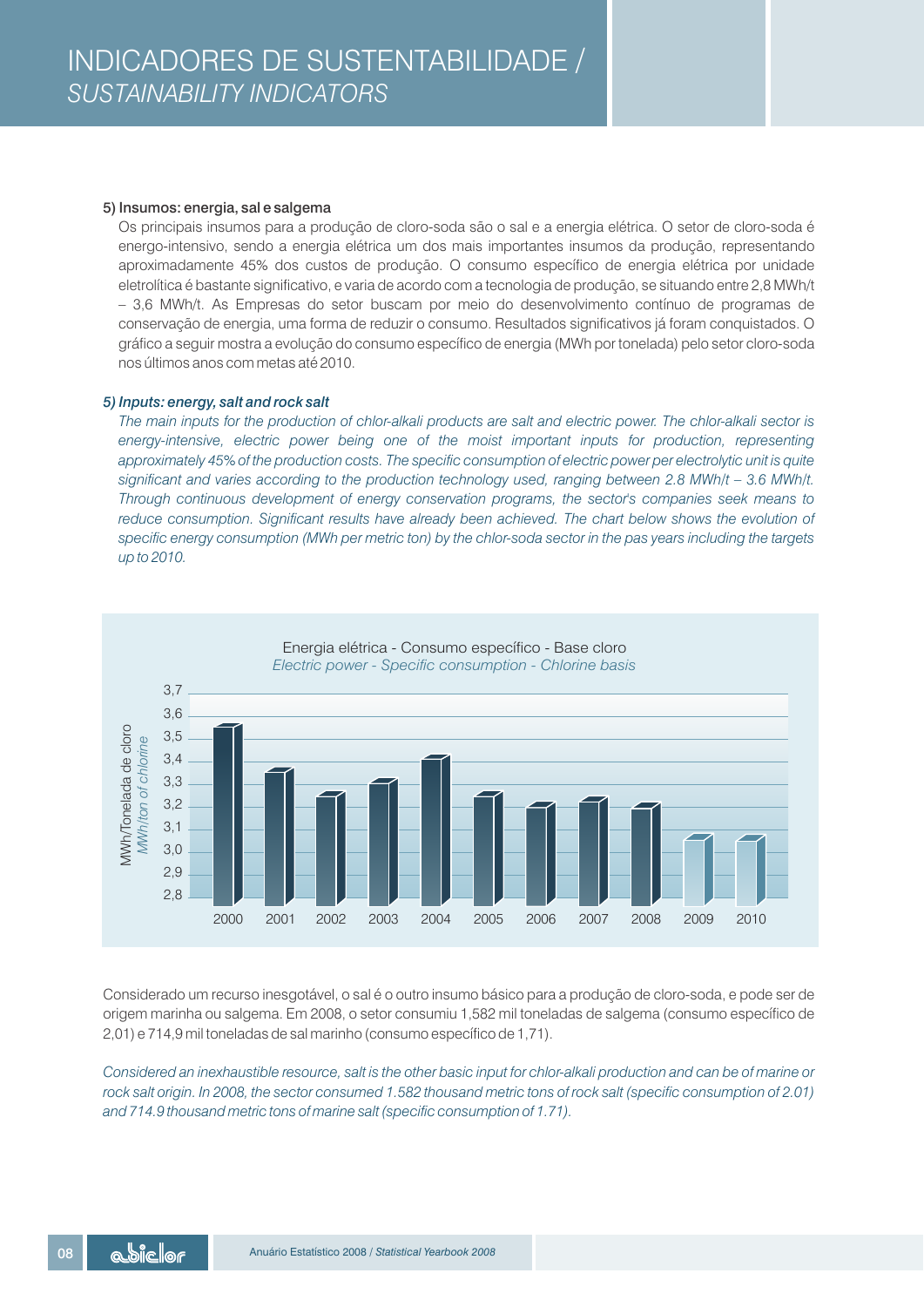



Podemos afirmar que os custos e a disponibilidade dos insumos básicos (sal e energia elétrica) são de vital importância para a competitividade do setor.

Em relação à mão-de-obra direta na produção, o nível de emprego mantém-se estável com 1.059 funcionários em dezembro de 2008.

*One can affirm that the costs and availability of the basic inputs (salt and electric power) are of vital importance for the sector's competitiveness.*

*As regards direct labor involved in production, the employment level remained stable with 1,059 employees in December 2008.*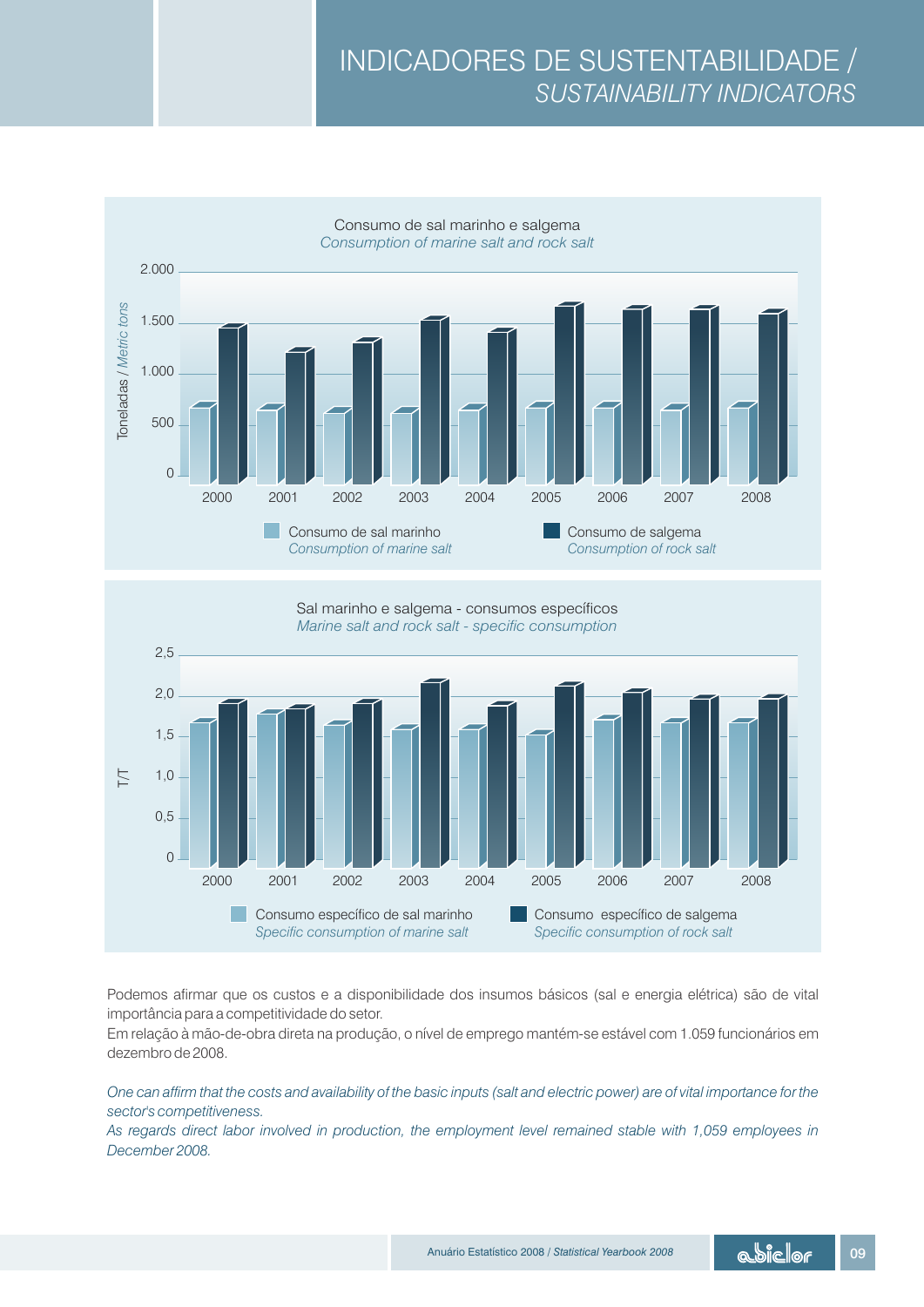### INDICADORES DE SUSTENTABILIDADE / *SUSTAINABILITY INDICATORS*



### 6) Hidrogênio

O gás hidrogênio gerado durante o processo de eletrólise como co-produto de cloro e soda é de alta qualidade e pode ser usado, tanto como matéria-prima ou como combustível, na geração de vapor de processo. A indústria tem utilizado este gás com aproveitamento superior a 80% , o que é considerado um bom indicador.

### *6) Hydrogen*

*The hydrogen gas generated during the electrolysis process as a co-product of chlorine and soda is of high quality and can be used both as a raw material and as fuel to generate process steam. The industry has been using this gas at levels superior to 80%, which is considered a good indicator.*

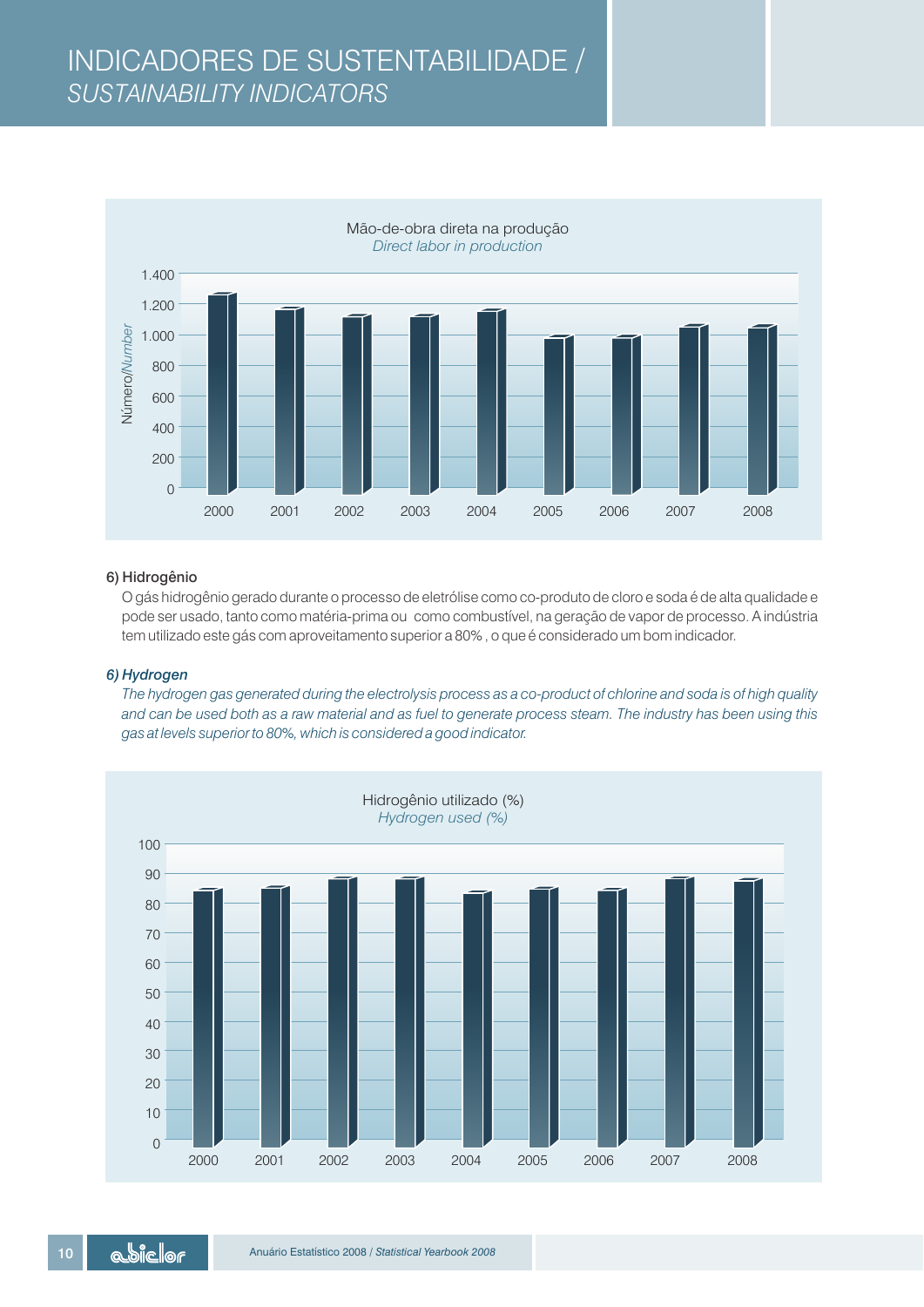### 7) Segurança, saúde e meio ambiente

A segurança no trabalho é uma preocupação constante do setor cloro-soda, que vem investindo intensamente na prevenção de incidentes e acidentes. Esta preocupação se aplica tanto para os colaboradores próprios como para os contratados, adotam-se as mesmas políticas de segurança e proteção, sem distinção.

### *7) Safety, health and environment*

Safety at work is a constant concern for the chlor-alkali sector, which has been investing intensively to prevent *incidents and accidents. This concern applies to the employees themselves as well as contracted parties who adopt the same safety and protection policies, without distinction.*



Na mesma linha se encontram a segurança e atualizações dos processos produtivos. No sentido de reduzir incidentes ou perdas e melhorar a competitividade, o setor procura acompanhar as melhores práticas de mercado e adotar os avanços tecnológicos disponíveis na prevenção do meio ambiente, segurança e saúde no trabalho.

*The safety and updating of the productive processes follow the same lines. Aimed at reducing incidents or losses and improving competitiveness, the sector pursues the best market practices, adopting the technological advances available in terms of prevention in favor of the environment, safety and health at work.*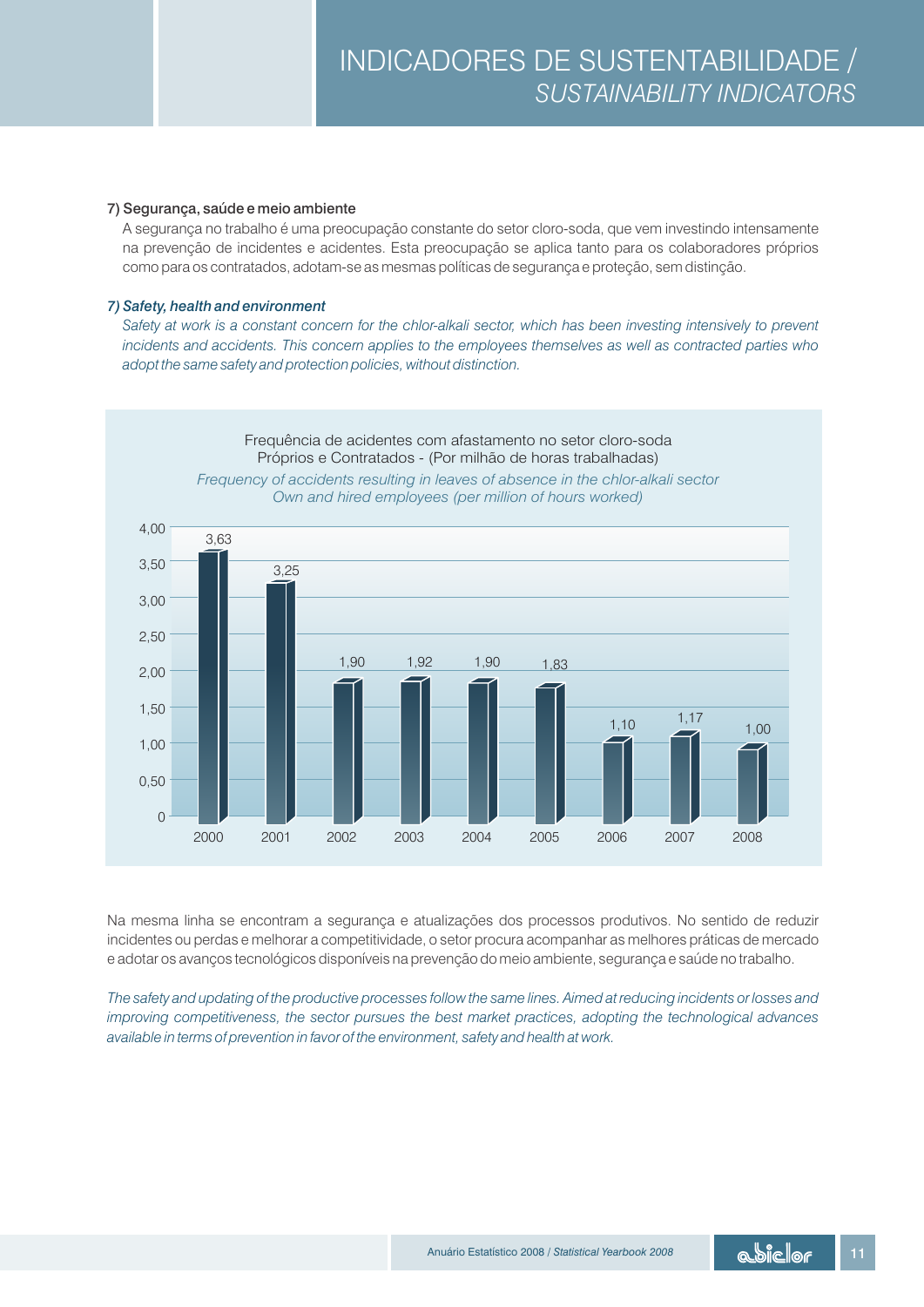## CLORO / *CHLORINE*

| 1.1 Indicadores<br><i><u><b>Indicators</b></u></i>                     | 2007    | 2008    | 2007/06<br>$(\%)$ | 2008/07<br>(%) |
|------------------------------------------------------------------------|---------|---------|-------------------|----------------|
| Produção (1)<br>Production                                             | 1.229,5 | 1.235,2 | 0.5               | 0,5            |
| Uso Cativo<br>Captive Consumption                                      | 1.048,0 | 1.063,6 | 2,0               | 1,5            |
| Vendas Totais<br><b>Total Sales</b>                                    | 183,1   | 173,0   | (3,4)             | (5,5)          |
| Importação $(2)$<br><i>Imports</i>                                     | 5,3     | 6,2     | 34,9              | 16,4           |
| Capacidade Instalada (3)<br><b>Installed Capacity</b>                  | 1.384,5 | 1.430,2 | 0,2               | 3,3            |
| Nível de Utilização da Capacidade (%)<br>Capacity Utilization Rate (%) | 88,8    | 86,4    | 0,4               | (2,7)          |
| Consumo Aparente (3)<br><b>Apparent Consumption</b>                    | 1.234,8 | 1.241,4 | 0.6               | 0,5            |

(1) O aparente desbalanceamento estequiométrico entre o cloro e a soda é devido à produção de potassa cáustica e do uso interno de efluente de células que não são convertidos em soda /  *The apparent stoichiometric unbalance between chlorine and soda is due to the production of caustic potash and the internal use of cell effluents that is not converted into soda*

(2) SECEX/DECEX - Inclui as importações realizadas pelos produtores. / *SECEX/DECEX - Includes producers' imports.*

(3) Não considera estoques / *Inventories are not considered*

| 1.2 Segmentação do Consumo<br>da Produção Nacional (1)<br><b>Market Segmentation of</b><br><b>Domestic Production</b> | 2007     | 2008    | 2008/07<br>$(\%)$ | Participação<br>2008<br><b>Share 2008</b><br>(%) |
|-----------------------------------------------------------------------------------------------------------------------|----------|---------|-------------------|--------------------------------------------------|
| Metalurgia / Metallurgy                                                                                               | 0,1      | 0,1     | (9,0)             |                                                  |
| Papel/Celulose / Paper/Pulp                                                                                           | 7,8      | 7,4     | (5,1)             | 0,6                                              |
| Química/Petroquímica / Chemical/Petrochemical                                                                         | 1.156,8  | 1.164,4 | 0,7               | 94,1                                             |
| DCE / EDC                                                                                                             | 440,7    | 467.4   | 6,1               | 37,8                                             |
| Óxido Propeno / Propylene Oxide                                                                                       | 258,1    | 235,1   | (8,9)             | 19,0                                             |
| Solventes Clorados / Chlorinated Solvents                                                                             | 37,9     | 34,8    | (8,3)             | 2,8                                              |
| Ácido Clorídrico / Hydrochloric Acid                                                                                  | 186,8    | 211,1   | 13,0              | 17,1                                             |
| Hipoclorito de Sódio / Sodium Hypochlorite                                                                            | 63,0     | 64,5    | 2,3               | 5,2                                              |
|                                                                                                                       |          |         |                   |                                                  |
| Outros / Others                                                                                                       | 170,3    | 151,5   | (11,0)            | 12,2                                             |
| Tratamento de Água / Water Treatment                                                                                  | 42,3     | 41,4    | (2,0)             | 3,4                                              |
| Distribuição / Distribution                                                                                           | 23,9     | 23,3    | (2,6)             | 1,9                                              |
| Outros / Others                                                                                                       | 0,2      |         | (60, 9)           |                                                  |
| Total / Total                                                                                                         | 1.231, 1 | 1.236,6 | 0,5               | 100,0                                            |

Unidade/*Unit*: 10³t

Unidade/*Unit*: 10³t

(1) Equivale as vendas e usos cativos / *Equivalent to sales and captive consumption*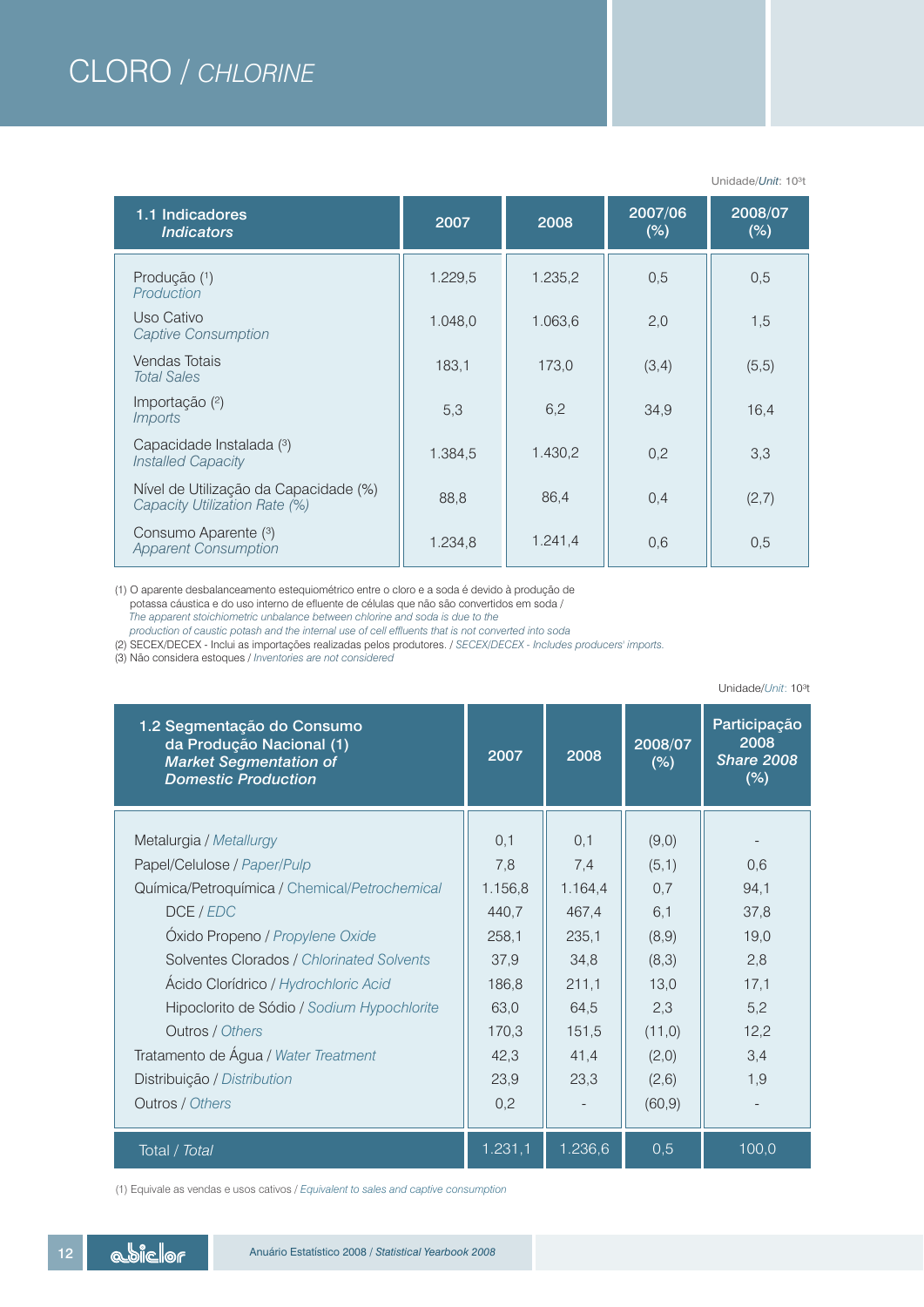# SODA CÁUSTICA / *CAUSTIC SODA*

| 2.1 Indicadores<br><b>Indicators</b>                                                | 2007            | 2008            | 2007/06<br>(%) | 2008/07<br>(%) |
|-------------------------------------------------------------------------------------|-----------------|-----------------|----------------|----------------|
| Produção (Soda Líquida - base seca)<br>Production (Liquid Caustic Soda - dry Basis) | 1.335,9         | 1.344,2         | 0,8            | 0,6            |
| Uso Cativo<br><b>Captive Consumption</b>                                            | 164,3           | 148,0           | (7, 8)         | (9,9)          |
| Vendas Totais<br><b>Total Sales</b>                                                 | 1.168,6         | 1.184,0         | 5,7            | 1,3            |
| Internas / Domestic<br>Externas / Exports                                           | 1.126,1<br>42,5 | 1.138,0<br>46,0 | 5,5<br>10.5    | 1,1<br>8,2     |
| Importação (1)<br><i>Imports</i>                                                    | 801,6           | 912,1           | 18,3           | 13,8           |
| Consumo Aparente (2)<br><b>Apparent Consumption</b>                                 | 2.095.1         | 2.210,3         | 6,7            | 5,5            |
| Produção<br>Soda em escamas (3) /<br>Caustic Soda Flakes                            | 36,1            | 38,9            | 16,1           | 7,7            |

(1) SECEX/DECEX - Inclui as importações realizadas pelos produtores / *S ECEX/DECEX - Includes producers' imports.*

(²) Não considera estoques / *Inventories are not considered*

(³) Produzida a partir da soda líquida */ Produced from liquid caustic soda.*

| 2.2 Segmentação do Consumo<br>da Produção Nacional (1)<br><b>Market Segmentation of</b><br><b>Domestic Production</b> | 2007    | 2008    | 2008/07<br>(%) | Participação<br>2008<br><b>Share 2008</b><br>(%) |
|-----------------------------------------------------------------------------------------------------------------------|---------|---------|----------------|--------------------------------------------------|
| Minerais não-metálicos / Non-metallic minerals                                                                        | 4,6     | 4,6     | 0,5            | 0,4                                              |
| Metalurgia / Metallurgy                                                                                               | 198,0   | 190,3   | (3,9)          | 14,8                                             |
| Papel/Celulose / Paper/Pulp                                                                                           | 287,9   | 305,9   | 6,3            | 23,9                                             |
| Química/Petroquímica / Chemical/Petrochemical                                                                         | 286,8   | 286,1   | (0,2)          | 22,3                                             |
| Sabões/Detergentes / Soaps/Detergents                                                                                 | 94.9    | 95,8    | 1,0            | 7,5                                              |
| Têxtil / Textiles                                                                                                     | 39,2    | 32,2    | (17,8)         | 2,5                                              |
| Alimentos / Food                                                                                                      | 51,7    | 57,0    | 10.2           | 4,4                                              |
| Bebidas / Beverages                                                                                                   | 22,9    | 20,2    | (11,8)         | 1,6                                              |
| Tratamento de Água / Water Treatment                                                                                  | 7,5     | 8,3     | 10.9           | 0,7                                              |
| Distribuição / Distribution                                                                                           | 154,4   | 152,4   | (1,3)          | 11,9                                             |
| Exportação / Exports                                                                                                  | 42,5    | 46,0    | 8,2            | 3,6                                              |
| Outros / Others                                                                                                       | 77,5    | 82,4    | 6,3            | 6,4                                              |
| Total / Total                                                                                                         | 1.267,9 | 1.281,2 | 1,0            | 100,0                                            |

(1) Equivale as vendas e usos cativos / *Equivalent to sales and captive consumption*

Unidade/*Unit*: 10³t

Unidade/*Unit*: 10³t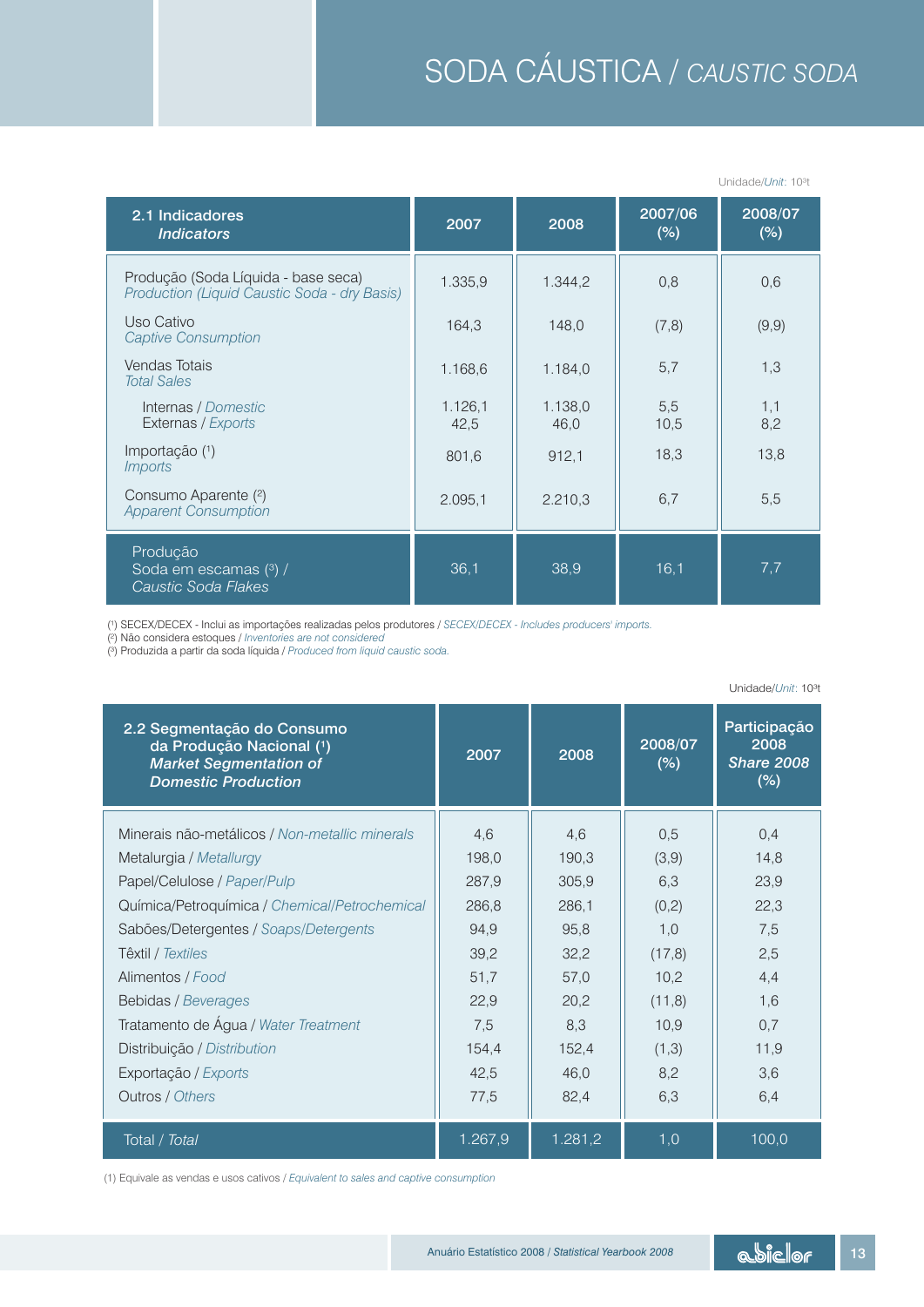## ÁCIDO CLORÍDRICO (CLORO 100%) / *HYDROCHLORIC ACID (CHLORINE 100%)*

|                                          |       |       |                | Unidade/ <i>Unit</i> : 10 <sup>3</sup> t |
|------------------------------------------|-------|-------|----------------|------------------------------------------|
| 3.1 Indicadores<br><b>Indicators</b>     | 2007  | 2008  | 2007/06<br>(%) | 2008/07<br>$(\%)$                        |
| Produção<br>Production                   | 187,7 | 211,4 | 18,4           | 12,6                                     |
| Uso Cativo<br><b>Captive Consumption</b> | 37,8  | 31,6  | 11,0           | (16, 4)                                  |
| Vendas Totais<br><b>Total Sales</b>      | 148,5 | 177,7 | 19,5           | 19,6                                     |

|                                                                                                                       |       |       |                | Unidade/Unit: 10 <sup>3t</sup>                   |
|-----------------------------------------------------------------------------------------------------------------------|-------|-------|----------------|--------------------------------------------------|
| 3.2 Segmentação do Consumo<br>da Produção Nacional (1)<br><b>Market Segmentation of</b><br><b>Domestic Production</b> | 2007  | 2008  | 2008/07<br>(%) | Participação<br>2008<br><b>Share 2008</b><br>(%) |
|                                                                                                                       |       |       |                |                                                  |
| Metalurgia / Metallurgy                                                                                               | 18,9  | 19,6  | 3,6            | 11,0                                             |
| Papel/Celulose / Paper/Pulp                                                                                           | 2,8   | 2,5   | (9,4)          | 1,4                                              |
| Química/Petroquímica / Chemical/Petrochemical                                                                         | 59,2  | 73,1  | 23,5           | 41,1                                             |
| Sabões/Detergentes / Soaps/Detergents                                                                                 | 1,2   | 1,4   | 18,0           | 0,8                                              |
| Têxtil / Textiles                                                                                                     | 0,1   |       | (69, 9)        |                                                  |
| Alimentos / Food                                                                                                      | 28,7  | 37,5  | 30,6           | 21,1                                             |
| Tratamento de Água / Water Treatment                                                                                  | 1,2   | 1,4   | 16,0           | 0,8                                              |
| Distribuição / Distribution                                                                                           | 35,8  | 41,2  | 15.0           | 23,2                                             |
| Outros / Others                                                                                                       | 0,6   | 1,0   | 59,4           | 0,6                                              |
| Total / Total                                                                                                         | 148,5 | 177,7 | 19,6           | 100,0                                            |

(1) Equivale as vendas / *Equivalent to sales*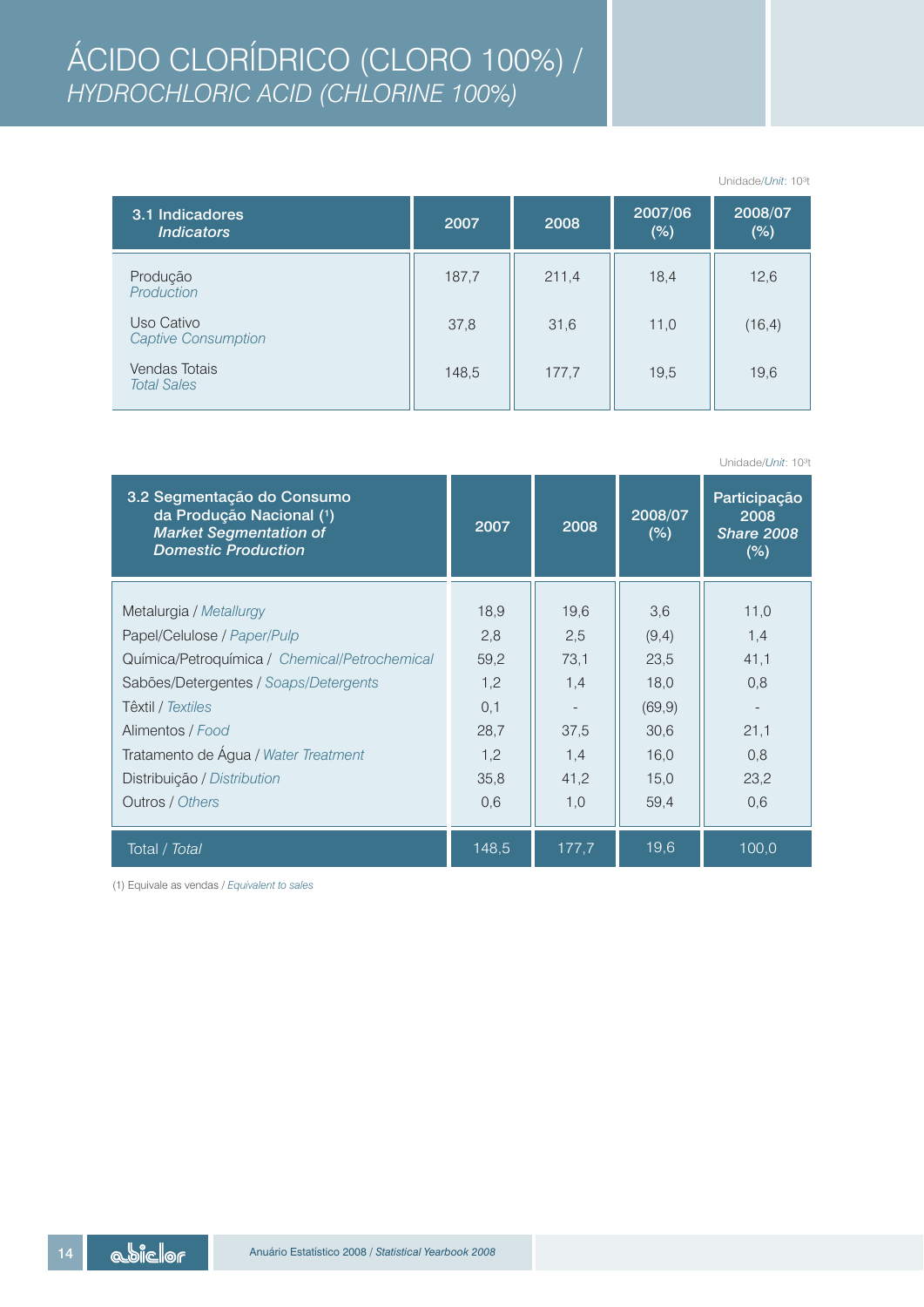|                                          |      |      |                | Unidade/ <i>Unit</i> : 10 <sup>3</sup> t |
|------------------------------------------|------|------|----------------|------------------------------------------|
| 4.1 Indicadores<br><b>Indicators</b>     | 2007 | 2008 | 2007/06<br>(%) | 2008/07<br>$(\%)$                        |
| Produção<br>Production                   | 61,0 | 61,6 | (0,7)          | 1,1                                      |
| Uso Cativo<br><b>Captive Consumption</b> | 0,6  | 0,7  | (20,7)         | 7,1                                      |
| Vendas Totais<br><b>Total Sales</b>      | 60,0 | 60,9 | (0,7)          | 1,5                                      |

| 4.2 Segmentação do Consumo<br>da Produção Nacional (1)<br><b>Market Segmentation of</b><br><b>Domestic Production</b> | 2007 | 2008 | 2008/07<br>(%) | Participação<br>2008<br><b>Share 2008</b><br>$(\% )$ |
|-----------------------------------------------------------------------------------------------------------------------|------|------|----------------|------------------------------------------------------|
| Metalurgia / Metallurgy                                                                                               | 0,8  | 0.5  | (32,3)         | 0,8                                                  |
| Papel/Celulose / Paper/Pulp                                                                                           | 4,8  | 3,1  | (35,7)         | 5,1                                                  |
| Química/Petroquímica / Chemical/Petrochemical                                                                         | 15,4 | 15,2 | (1,5)          | 24,9                                                 |
| Sabões/Detergentes / Soaps/Detergents                                                                                 | 3,3  | 2,5  | (25,7)         | 4,0                                                  |
| Têxtil / Textiles                                                                                                     | 0,8  | 0.8  | (2,6)          | 1,3                                                  |
| Alimentos / Food                                                                                                      | 0,2  | 0.2  | 41.1           | 0,4                                                  |
| Tratamento de Água / Water Treatment                                                                                  | 1,9  | 1,9  | 1,5            | 3,1                                                  |
| Distribuição / Distribution                                                                                           | 32,7 | 35,0 | 7,0            | 57,5                                                 |
| Outros / Others                                                                                                       | 0,1  | 1,7  |                | 2,8                                                  |
| Total / Total                                                                                                         | 60,0 | 60,9 | 1,5            | 100,0                                                |

(1) Equivale as vendas / *Equivalent to Sales*

Unidade/*Unit*: 10³t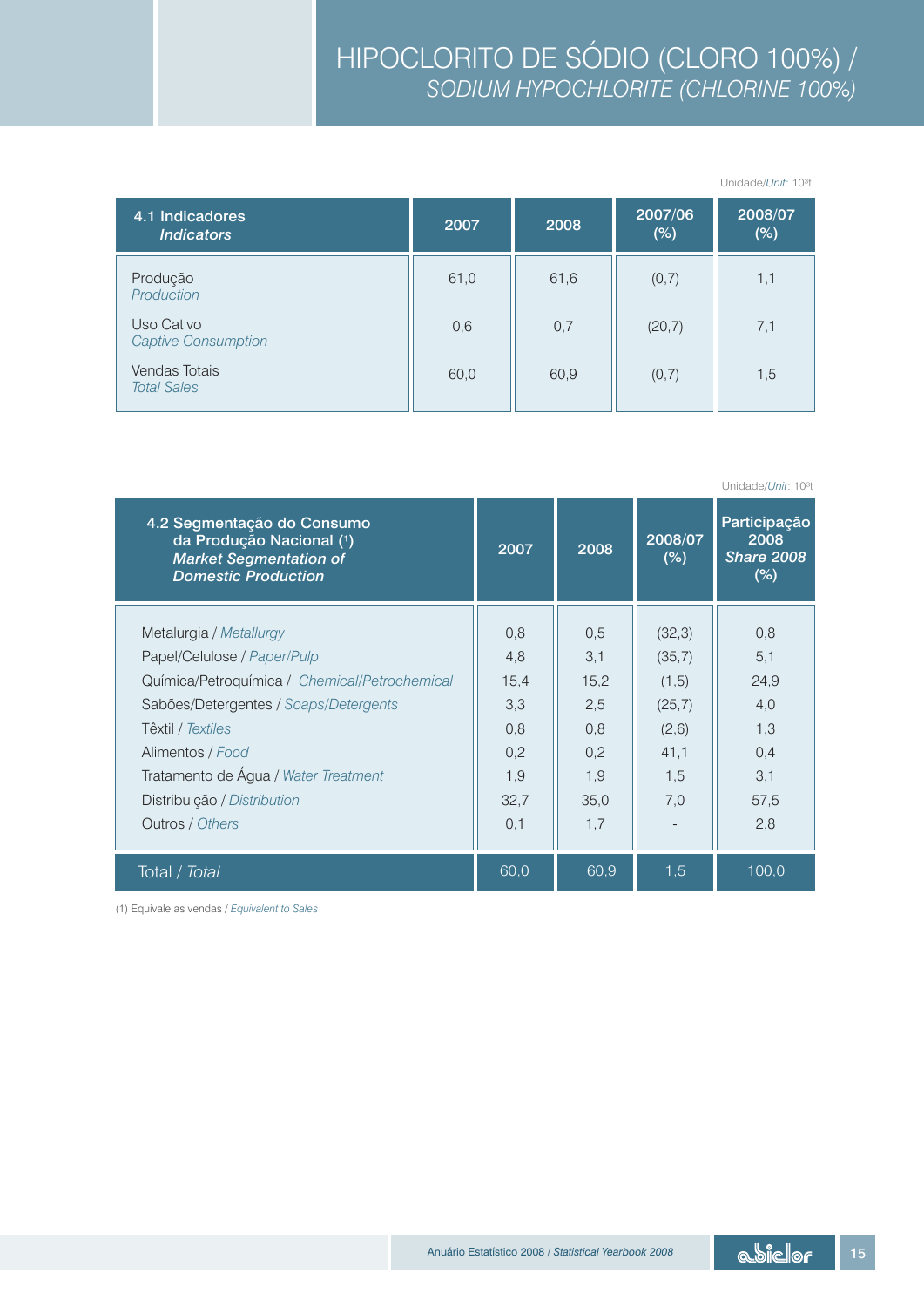## COMÉRCIO EXTERIOR / *FOREIGN TRADE*

| 5.1 Importação de Soda Cáustica 2008<br><b>Caustic Soda Imports 2008</b> | Quantidade / Quantity (10 <sup>3t</sup> )                      |                                                        |
|--------------------------------------------------------------------------|----------------------------------------------------------------|--------------------------------------------------------|
| Países / Countries                                                       | Soda Líquida (base seca)<br>Liquid Caustic Soda<br>(dry basis) | Soda Escama/Fundida<br><b>Flake/Solid Caustic Soda</b> |
|                                                                          |                                                                |                                                        |
| Alemanha / Germany                                                       | 15,5                                                           | 0,7                                                    |
| Arábia Saudita / Saudi Arabia                                            |                                                                | 0,1                                                    |
| Argentina / Argentina                                                    | 3,2                                                            | 2,7                                                    |
| Bélgica / Belgium                                                        | 41,8                                                           |                                                        |
| China / China                                                            | 59,2                                                           | 16,7                                                   |
| Coréia do Norte / North Korea                                            | 0,6                                                            |                                                        |
| Coréia do Sul / South Korea                                              | 56,0                                                           |                                                        |
| Espanha / Spain                                                          | 17,6                                                           | 0,1                                                    |
| <b>Estados Unidos / United States</b>                                    | 618,4                                                          |                                                        |
| Formosa / Formosa                                                        | 33,2                                                           |                                                        |
| India / India                                                            |                                                                | 0,6                                                    |
| Noruega / Norway                                                         | 19,2                                                           |                                                        |
| Países Baixos / Netherlands                                              | 3,5                                                            |                                                        |
| Peru / Peru                                                              | 16,7                                                           |                                                        |
| Polônia / Poland                                                         | 3,1                                                            | 11,3                                                   |
| Reino Unido / United Kingdom                                             | 5,7                                                            | 2,0                                                    |
| Romênia / Romania                                                        | 18,4                                                           | 1,4                                                    |
| Rússia / Russia                                                          |                                                                | 1,0                                                    |
| Uruguai / Uruguay                                                        |                                                                | 3,3                                                    |
|                                                                          |                                                                |                                                        |
| Total / Total                                                            | 912,1                                                          | 39,9                                                   |

| 5.2 Exportação de Soda Cáustica 2008 | Quantidade                                                            |
|--------------------------------------|-----------------------------------------------------------------------|
| <b>Caustic Soda Exports 2008</b>     | Quantity (10 <sup>3t</sup> )                                          |
| Países / Countries                   | Soda Líquida (base seca)<br><b>Liquid Caustic Soda</b><br>(dry basis) |
| Argentina / Argentina                | 25.1                                                                  |
| Guiné / Guinea                       | 2,9                                                                   |
| Total / Total                        | 28.0                                                                  |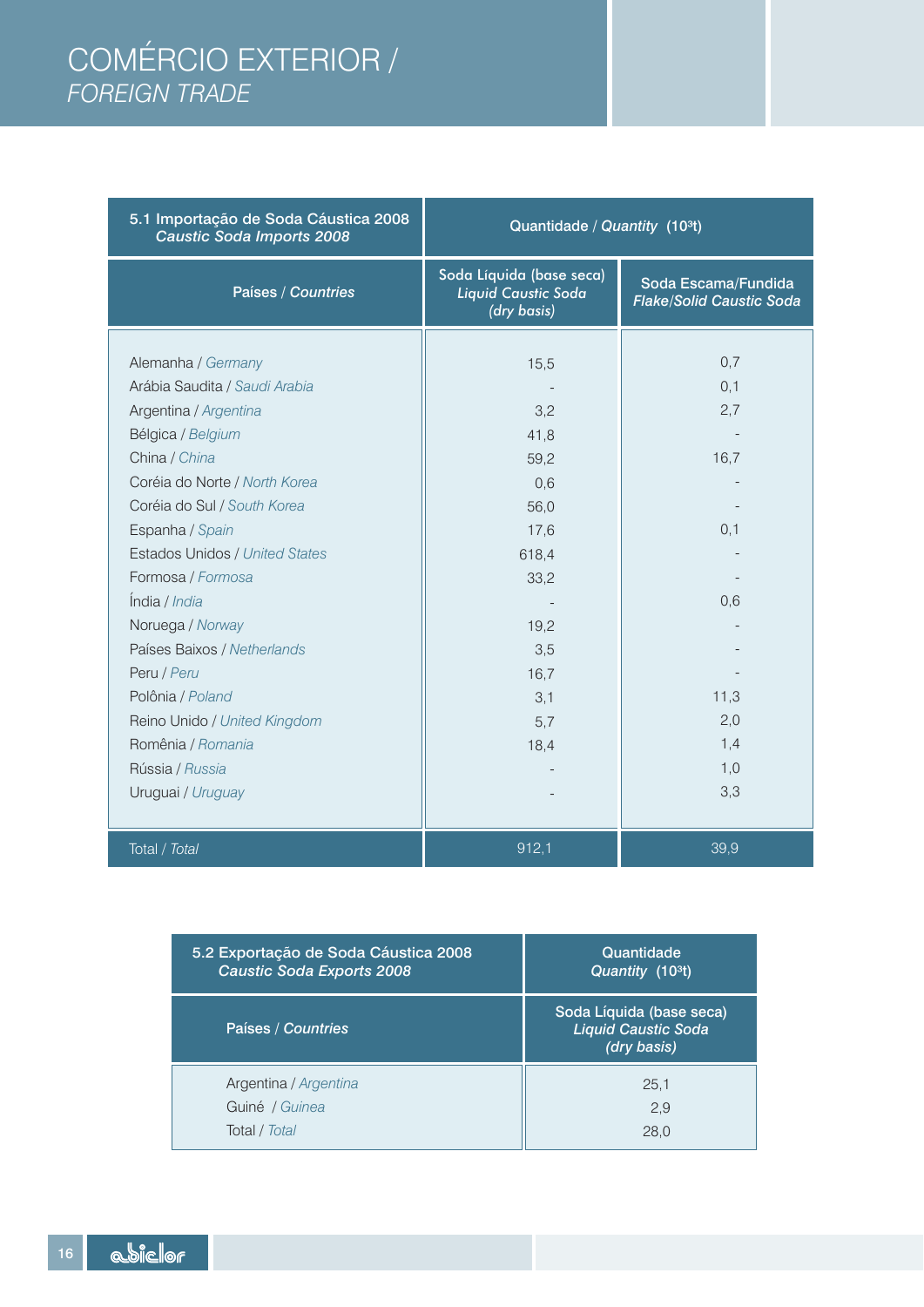### DIRETORIA (Biênio 2006/2008) / *EXECUTIVE BOARD (2006/2008 Biennium)*

### Conselho Diretor *Executive Council*

Presidente *Chairman*

1º Vice-Presidente *1st Vice Chairman*

2º Vice-Presidente *2nd Vice Chairman*

Diretor Secretário *Secretary Director*

Diretor Tesoureiro *Treasury Director*

Diretor Técnico *Technical Director* 

Diretor Relações Governamentais *Government Relations Director*

Diretor Executivo *Executive Director* Fernando André Butze

Mauro Furlanetto Lima

Filippo de Lancastre Cappellini

Nicolaus Specht

Luiz Gonzaga Rapp de Oliveira Pimentel

Aníbal do Vale

Francisco José Freire Alcântara

Martim Afonso Penna

### Conselho Fiscal *Audit Committee*

Nívio Machado Rigos Hélcio Deni Colodete Édison Carlos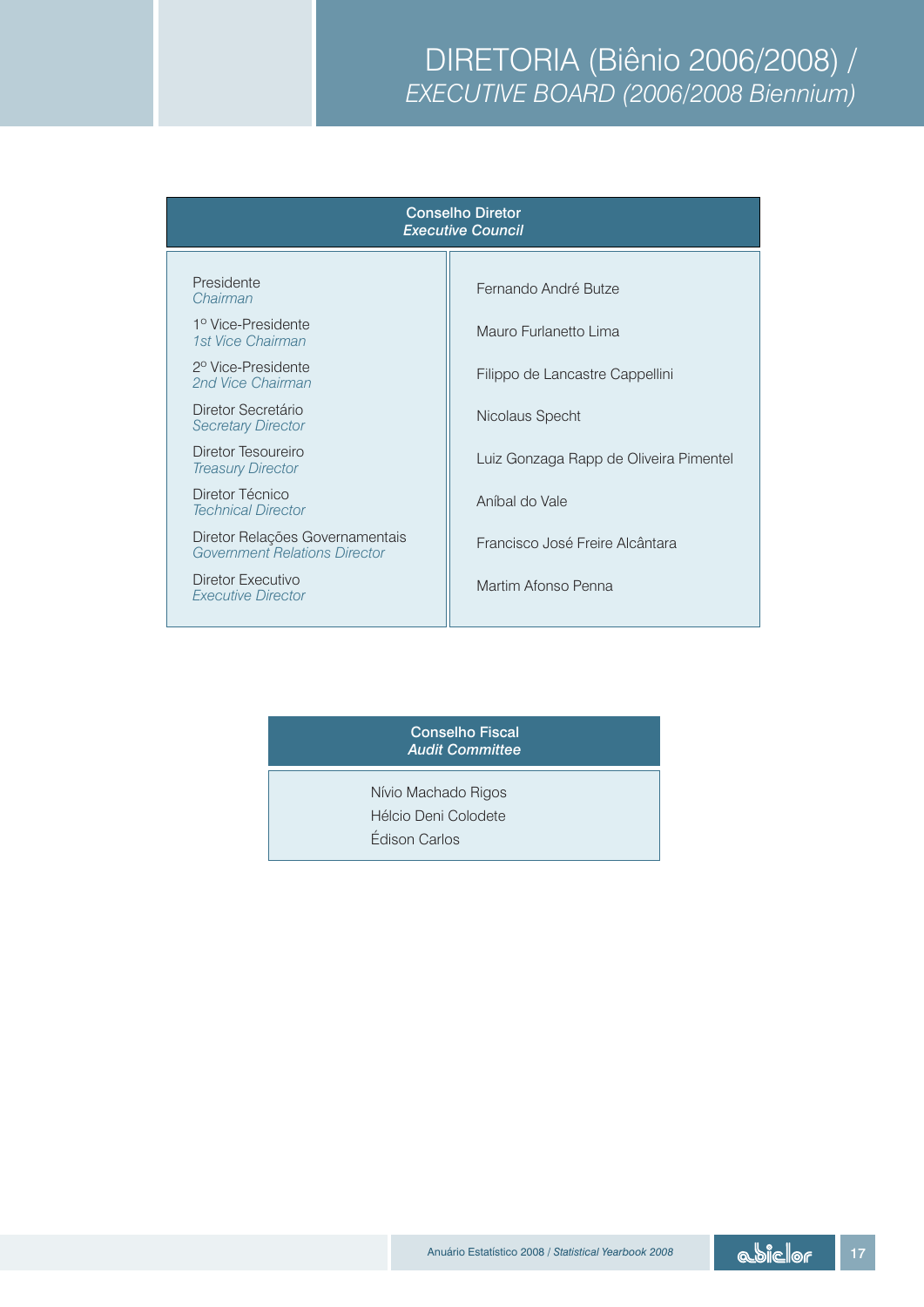COMISSÕES / *COMMITTEES*

> Plenária *Plenary Assembly*

Comissão Gerencial *Management Committee*

Comissão Especial de Apoio Técnico *Special Technical Support Committee*

Subcomissão de Manuseio e Transporte *Handling and Transportation Subcommittee*

> Comissão Imagem do Cloro *Chlorine Image Committee*

Comissão de Economia e Estatística *Economy and Statistics Committee*

Comissão de Relações Governamentais *Government Relations Committee*

> Comissão de Médicos *Medical Committee*

| <b>Staff Abiclor</b><br><b>Abiclor Staff</b> |                             |  |
|----------------------------------------------|-----------------------------|--|
| Martim Afonso Penna                          | mpenna@abiclor.com.br       |  |
| Nelson Felipe Junior                         | nfelipe@abiclor.com.br      |  |
| Ivaldete Rodrigues de Luna                   | ivaldeteluna@abiclor.com.br |  |
| Lucimara Dias Murakami                       | lucimara@abiclor.com.br     |  |

| <b>Consultores</b><br><b>Advisors</b> |                           |  |
|---------------------------------------|---------------------------|--|
| Gilberto Marronato                    | gmarronato@abiclor.com.br |  |
| Flávio Zambrone                       | flavio@planitox.com.br    |  |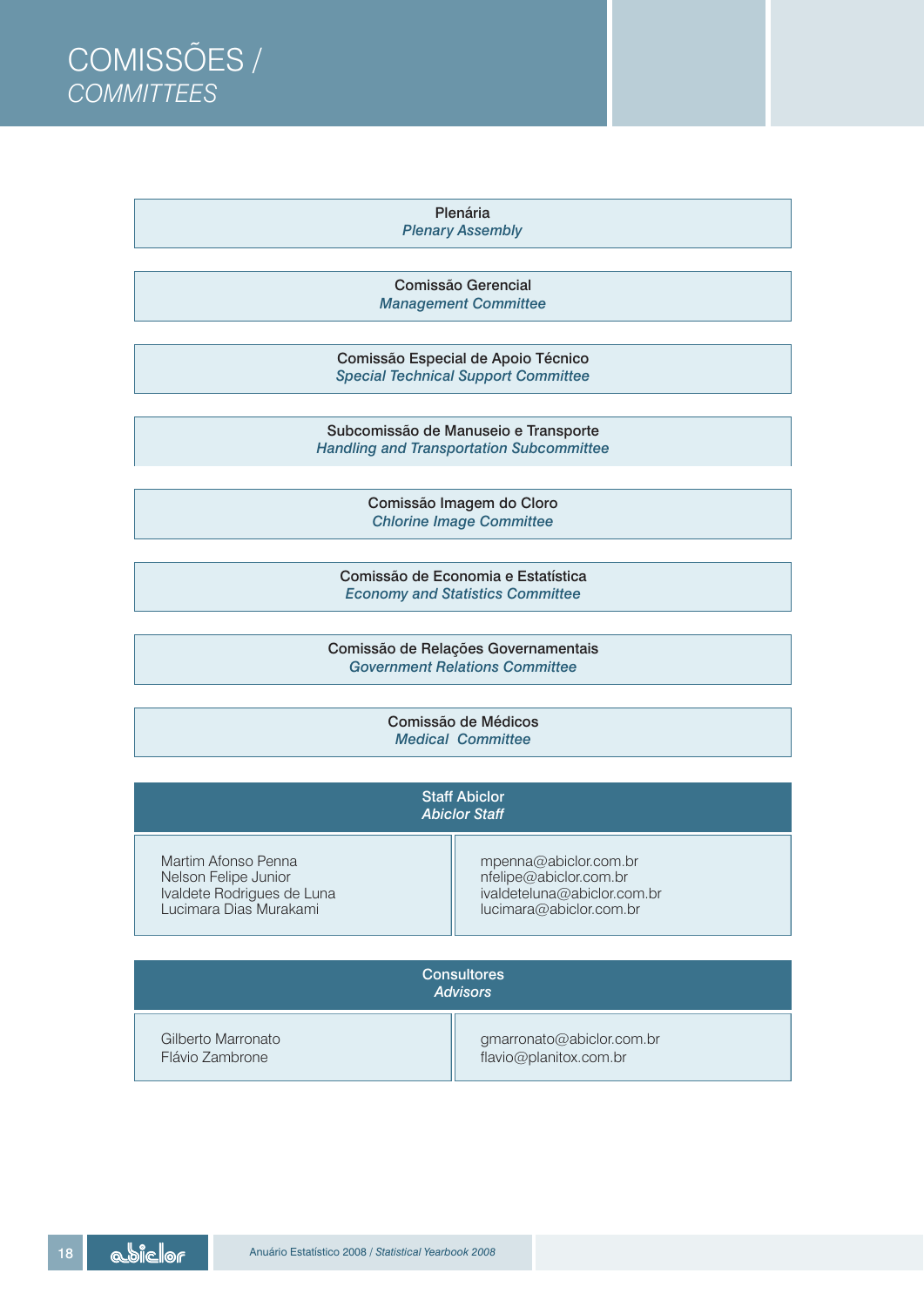

Braskem S/A Canexus Química Brasil Ltda Avenida Nações Unidas, 8501 – 23º andar <br>05425-070 – Alto de Pinheiros - São Paulo – SP (29197-000 - Aracruz – ES 05425-070 – Alto de Pinheiros - São Paulo – SP Tel.: (11) 3576-9000 Tel.: (27) 3270-4000 www.braskem.com.br www.canexus.ca

Avenida Pres. Juscelino Kubitschek, 1830, Torre III – 4º andar 04543-900 – Itaim Bibi – São Paulo – SP Tel.: (21) 2217-9250 Tel.: (11) 3704-4200 www.panamericana.com.br www.carbocloro.com.br

### Companhia Agro Industrial Igarassu

Rodovia PE 41 – Km 6 - Araripe 04542-903 – São Paulo – SP 53610-970 - Igarassu - PE Tel.: (81) 3543-7100 www.solvay.com www.caii.com.br

### Dow Brasil S/A

Rua Alexandre Dumas, 1671 – 4º andar 04717-903 – Chácara Sto. Antonio – São Paulo – SP Tel.: (11) 5188-9000 www.dow.com

Carbocloro S/A Indústrias Químicas<br>Avenida Pres. Juscelino Kubitschek. 1830. Torre III - Pan-Americana S/A Industrias Químicas  $20020-010$  – Centro - Rio de Janeiro – RJ

### Solvay Indupa do Brasil S/A

Rua Urussuí, 300 – 5º andar – Itaim Bibi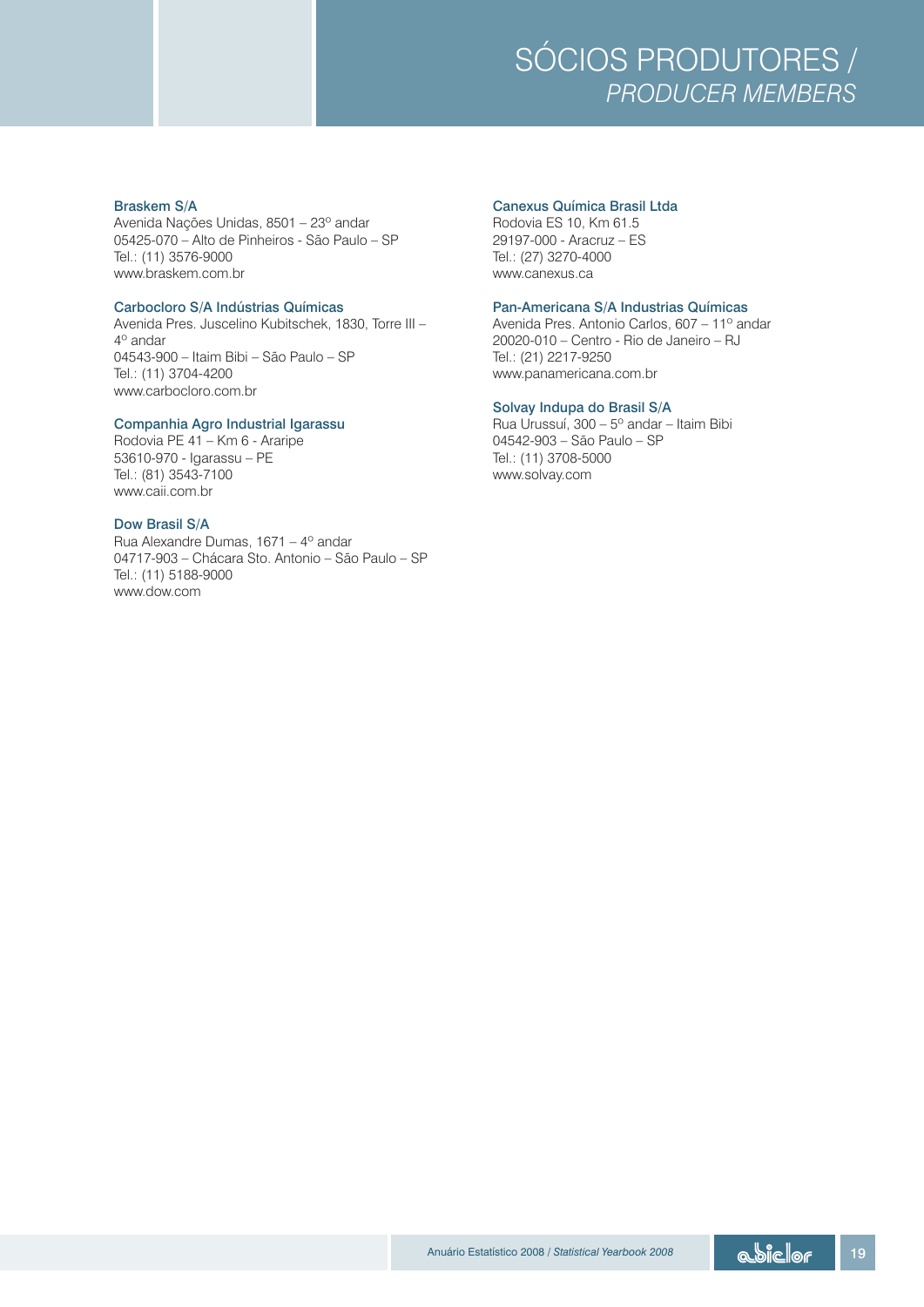### SÓCIOS CONTRIBUINTES / *CONTRIBUTING MEMBERS*

### Acqua Service Comercial e Industrial Ltda GETEL Gerenciamento de

Rua Oxigênio, 372 – Pólo Petroquímico de Camaçari 42810-270 – Camaçari – BA Rua Canuto Saraiva, 59 – cj. A – Mooca E-mail: edgardpowell@acquaserve.com.br Tel.: (11) 3429-5000

### Arch Química Brasil Ltda

Av. Brasília, 1500 – Bairro Buru www.archchemicals.com Tel.: (62) 3246-5600

### Beraca Sabará Ltda

Rua Souza Melo, 75 03707-000 – São Paulo – SP

#### CBC Indústrias Pesadas

Rod. Dom Gabriel Paulino Bueno Couto – Km 68 13212-240 – Jundiaí – SP Tel.: (11) 4585-5716<br>
www.cbcsa.com.br<br>
11573-901 – Pirequê – Cuba

### Cesari Empresa Multimodal de Movimento Ltda

Estrada Engº Plínio de Queiroz, s/nº 11510-970 – Cubatão – São Paulo – SP Tel.: (13) 2102-8000 www.cesari.com.br 06233-150 – Osasco – São Paulo – SP

### Concórdia Transportes Rodoviários

Av. Raul Seixas, s/nº - Lt. Jd. Imperial – Centro 42850-000 – Dias Dávila – Bahia – BA Tel.: (71) 3625-7400 Rua Júlio Dionísio Cardoso, 900

### Coremal Comércio e Representação Maia Ltda

Rua Coronel Luiz Rodrigues Moraes Barros, 500 06716-035 – Cotia – São Paulo – SP

#### De Nora do Brasil

Av. Jerome Case, 1.959 18087-370 – Sorocaba – SP

### Du Pont do Brasil S/A

Alameda Itapicuru, 506 06454-080 – São Paulo – SP www.dupont.com.br 29195-000 – Aracruz – ES

### Gafor Ltda

Rod. Padre Manoel da Nóbrega, Km 55 – Sítio Bela Vista 11540-000 – Cutabão – SP Tel.: (13) 2101-2480 Via Periférica II, nº 2460 – CIA SUL www.gafor.com.br CEP 43780-000 – Simões Filho – BA

### Transporte e Logística Ltda

03113-010 – São Paulo – SP www.getel.com.br

#### Goiás Cloro e Derivados Ltda

13327-901 – Salto – SP Via Primária ¾ QD. 14/15 módulos 35/47 DAIAG 74903-400 – Aparecida de Goiânia – Goiás – GO www.grupocruzeiro.com.br

#### GR Indústria, Comércio e Transporte de Produtos Químicos Ltda

Tel.: (11) 5506-2322 Rua Projetada A, 136 A – Distrito Industrial II www.beracasabara.com.br 12701-970 – Cruzeiro – São Paulo – SP Tel.: (12) 3144-2144 www.grcruzeiro.com.br

### Hidromar Produtos Químicos Ltda

11573-901 – Pirequê – Cubatão – São Paulo – SP Tel.: (13) 3361-1562 www.grupohidromar.com.br

### **Indústrias Anhembi S/A**<br>Rua André Rovai, 481

Tel.: (11) 2167-3200 www.anhembi.ind.br

### Jupel Transportes Ltda

www.concordiatransportes.com.br 36092-020 – Juiz de Fora – Minas Gerais – MG Tel.: (32) 2101-1000 www.jupel.com.br

#### OPW Fluid Transfer Group

Rua Manoel Augusto de Alvarenga, 155 www.coremal.com.br 04402-050 – Jd. Cupecê – São Paulo – SP Tel.: (11) 5564-6466 www.opwftg.com

#### Parva Ltda

Tel.: (15) 2101-4450 Rua Senador Flaquer, 857 – Santo André 09010-160 – São Paulo – SP Tel.: (11) 4990-0811 www.parva.com.br

### PQA – Produtos Químicos Aracruz

Tel.: (11) 4166-8122 Rod. ES 10 Km 16 – Coqueiral – Cx Postal 075 Tel.: (27) 3250-1852 E-mail: pqa.ara@terra.com.br

### Quimil Indústria e Comércio Ltda

Tel: (71) 3594-2800 www.quimil.com.br

*<u>a biclor</u>* 20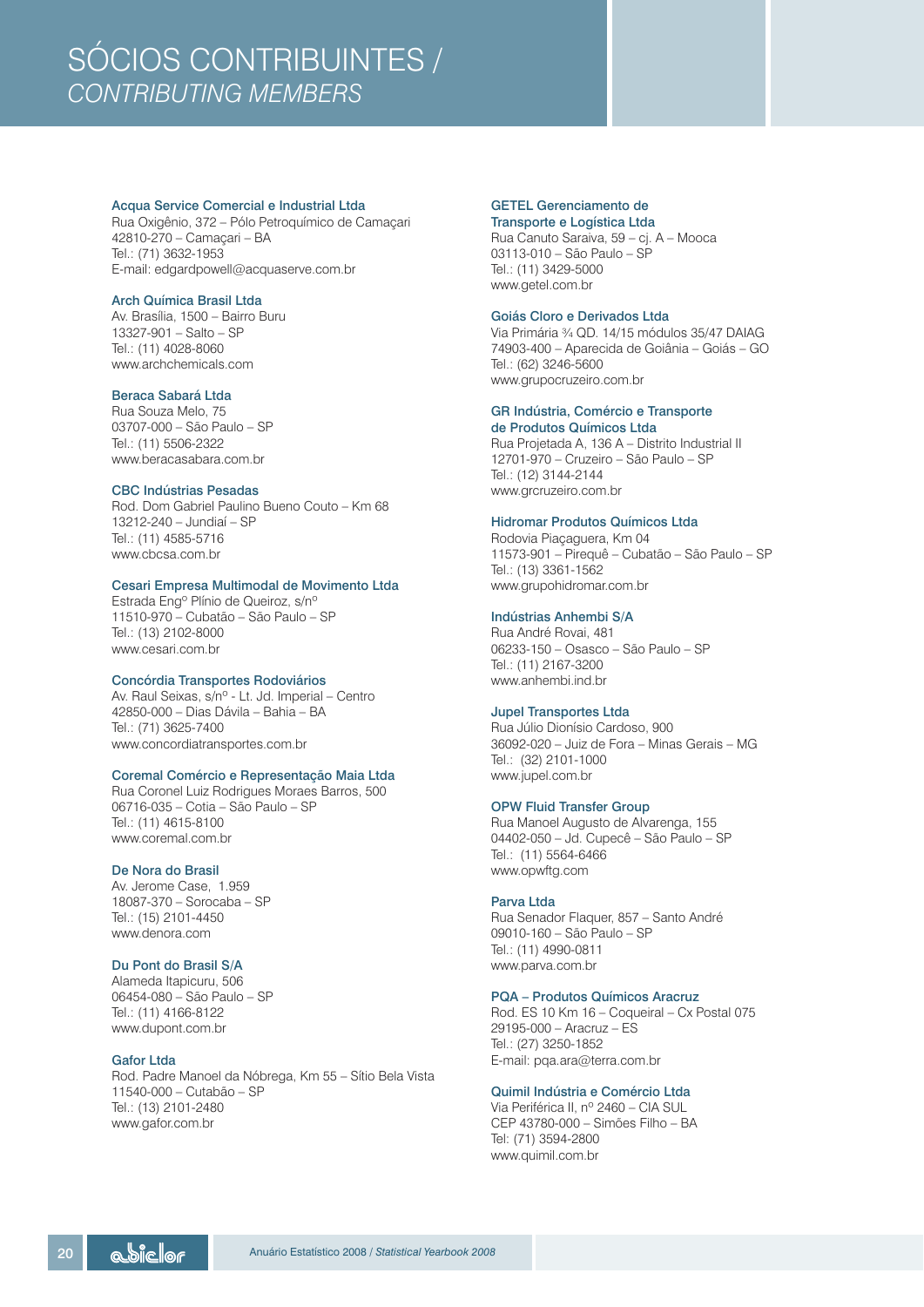### SÓCIOS CONTRIBUINTES / *CONTRIBUTING MEMBERS*

#### Quimisa S/A

Rod. Ivo Silveira, Km 3 – nº 315 – Bairro Bateas CEP 88355-200 – Brusque – SC Estrada Marco Pólo, 460 www.quimisa.com.br Tel.: (11) 4346-8000

### Sasil Distribuidora de Produtos Químicos Ltda

Rua Al. Granjas Rurais Pres. Vargas, lote 17 www.sasil.com.br Tel.: (11) 4366-9900

### T.H. Comércio e Serviços de Cilindros Ltda

Rua Jaú, 151<br>06408-140 – Barueri – SP Tel.: (11) 4198-4648 21525-660 – Rio de Janeiro – RJ E-mail: mdalla@originet.com.br Tel.: (21) 2156-1210

#### Transkompa Ltda

Avenida Marginal, 1500 – Distrito Industrial CP 88 – 13220-000 – São Paulo – SP Tel.: (11) 4606-8600 www.transkompa.com.br

### Transportes Borelli Ltda

09844-150 – São Bernardo do Campo – SP www.transborelli.com.br

#### Transportes Borgo S/A

41297-430 – Salvador – BA Rua Frei Damião, 805, Paulicéia – São B. do Campo CEP 09695-100 – São Paulo – SP E-mail: elaine@borgo.com.br

### Trelsa Transportes Especiais de Líquidos S/A

Rua Mercúrio, nº 1450 – Pavuna www.trelsa.com.br

### AGENDA 2009 /*2009 SCHEDULE*

| Evento<br>Event                                                                                                                                                                                                                                                        | Promocão<br>Organizer                                                                                                                                                 |
|------------------------------------------------------------------------------------------------------------------------------------------------------------------------------------------------------------------------------------------------------------------------|-----------------------------------------------------------------------------------------------------------------------------------------------------------------------|
| IV Encontro de Distribuidores de cloro-soda e derivados<br>IV Meeting of Chlor-alkali and Derivatives Distributors<br>XII Encontro de Transportadores e Distribuidores de<br>Soda Cáustica, Cloro e Derivados<br>XII Meeting of Caustic Soda, Chlorine and Derivatives | Abiclor/Clorosur<br>Data: 10 de novembro de 2009<br>Date: november 2009, 10<br>Data: 11 de novembro de 2009<br>Date: november 2009, 11<br>Local / Location: São Paulo |
| <b>Carriers and Distributors</b>                                                                                                                                                                                                                                       | Informações / Information: (11) 2148-4780                                                                                                                             |

### Publicações Disponíveis *Available Publications*

- Manual de Soda Cáustica / *Caustic-Soda Manual*
- Manual de Cloro / *Chlorine Manual*
- Manual de Ácido Clorídrico / *Hydrochloric Acid Manual*
- Manual de Hipoclorito de Sódio / *Sodium Hypochlorite Manual*
- Relatório Estatístico 2007 / *2007 Statistical Yearbook*
- Balanço Social do Setor Cloro-Soda 2005 / *2005 Social Balance of the Chlor-Alkali Sector*
- Árvores do Cloro e da Soda / *Caustic and Chlorine Trees*